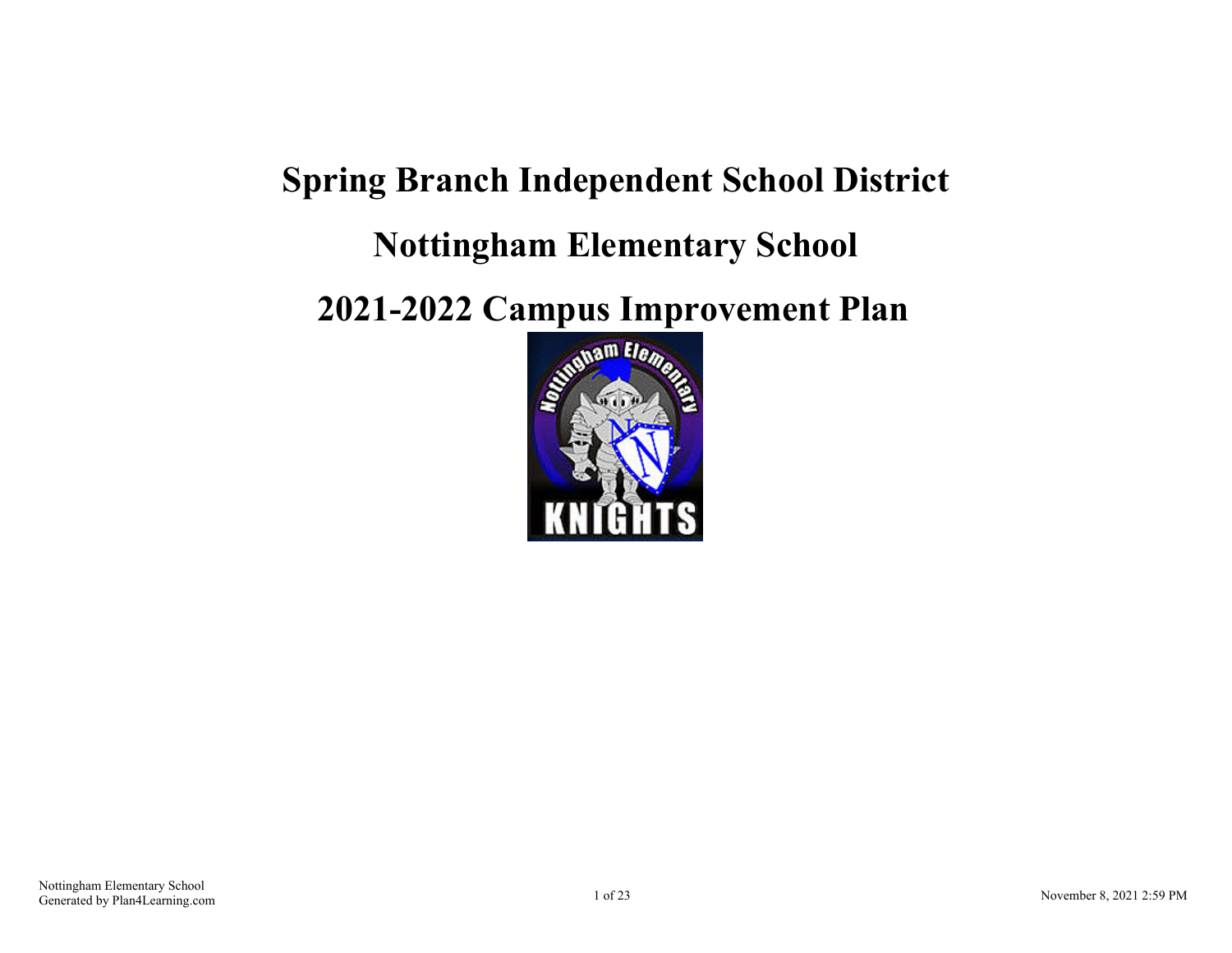### **Mission Statement**

Nottingham Elementary seeks to create an inclusive environment that is focused on the enhancement of each child's ability to become a problem-solver, goal-setter and successful citizen of the 21st century.

In our Learner-Centered Environment, the main focus of our campus will remain that of helping students to connect, personally and meaningfully, with individual learning and to develop self-responsibility. This focus will be reflected in the following areas: time management, grouping structures, emotional climate, efficient use of the physical environment, teacher and student ongoing self-reflection, goal-setting and accountability.

### **Core Values**

**Every Child:** We put students at the heart of everything we do.

**Collective Greatness:** We, as a community, leverage our individual strengths to reach challenging goals.

**Collaborative Spirit:** We believe in each other and find joy in our work.

**Limitless Curiosity:** We never stop learning and growing.

**Moral Compass:** We are guided by strong character, ethics and integrity.

## **Core Characteristics of a T-2-4 Ready Graduate**

**Academically Prepared**: Every Child finds joy in learning, has a learner's mindset and is motivated and equipped with the knowledge, skills and competencies to succeed in life.

**Ethical & Service-Minded:** Every Child acts with integrity, is personally responsible for their actions and is a civically-engaged community member.

**Empathetic & Self-Aware**: Every Child appreciates differences, forms secure relationships and cares for their own and others' emotional, mental and physical health.

**Persistent & Adaptable:** Every Child is fueled by their own passions, interests and goals and perseveres with confidence and courage.

**Resourceful Problem-Solver:** Every Child thinks critically and creatively and applies knowledge to find and solve problems.

**Communicator & Collaborator:** Every Child skillfully conveys thoughts, ideas, knowledge and information and is a receptive and responsive listener.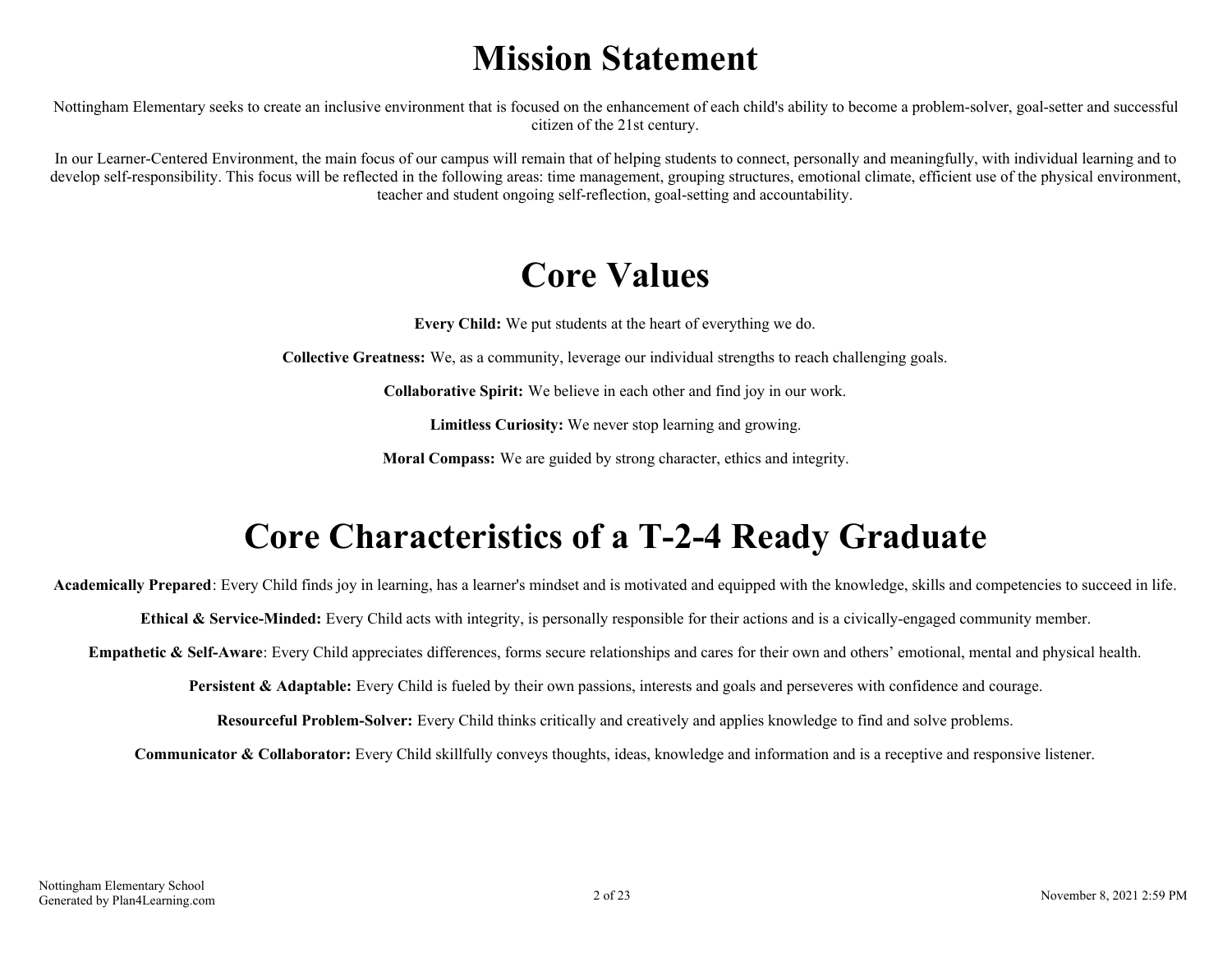### **Table of Contents**

| Comprehensive Needs Assessment                                                                                                                             | 4  |
|------------------------------------------------------------------------------------------------------------------------------------------------------------|----|
| Demographics                                                                                                                                               | 4  |
| <b>Priority Problem Statements</b>                                                                                                                         | 4  |
| Goals                                                                                                                                                      |    |
| Goal 1: STUDENT ACHIEVEMENT. Every Nottingham Elementary School student will master rigorous academic standards to ensure college and career readiness.    | 6  |
| Goal 2: STUDENT SUPPORT. Every Nottingham Elementary student will benefit from an aligned system that supports his/her academic and social-emotional needs | 13 |
| Goal 3: SAFE SCHOOLS. Strengthen school safety by establishing and conducting Campus Safety Committee reviews throughout the school year.                  | 16 |
| Goal 4: FISCAL RESPONSIBILITY. Nottingham Elementary School will ensure efficient and effective fiscal management of resources and operations to maximize  |    |
| learning for all students.                                                                                                                                 | 18 |
| <b>Campus Funding Summary</b>                                                                                                                              | 19 |
| Addendums                                                                                                                                                  | 22 |
|                                                                                                                                                            |    |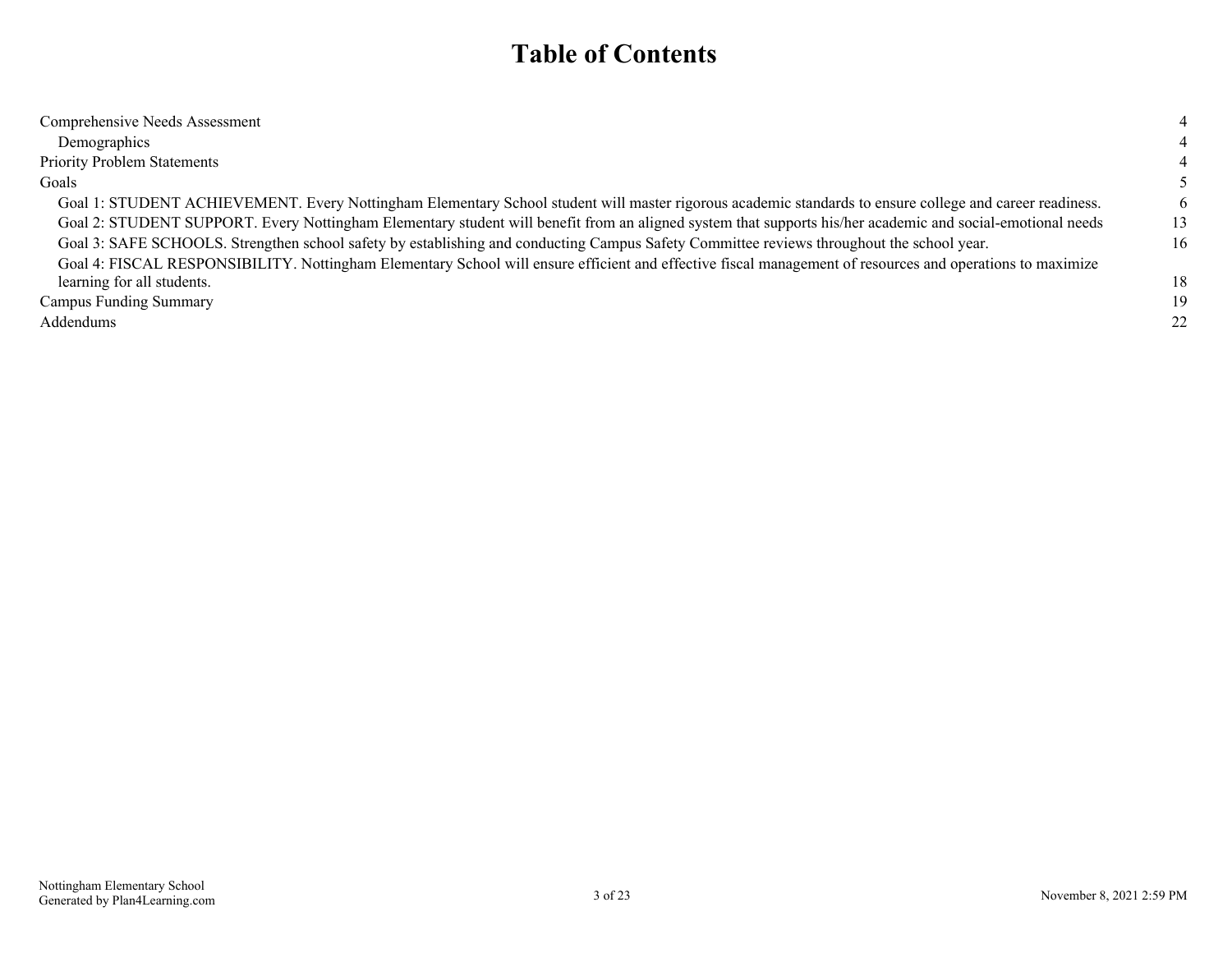### **Comprehensive Needs Assessment**

#### <span id="page-3-0"></span>**Demographics**

#### **Demographics Summary**

Nottingham ended the year with 595 students enrolled. Our campus breakdown is as follows:

Hispanic: 29%

African American: 13%

Asian: 7%

White: 45%

Two or more races: 5%

Economically Disadvantage 39%

English Learners: 26%

Special Ed: 16%

Attendance Rate: 97%

#### **Demographics Strengths**

One of the things that makes NHE great is the diversity of our student population. Nottingham received an A rating in niche.com ratings of schools in Texas through various categories. Families are seeking our school out because of the diversity of students we serve. NHE has worked hard to ensure that our campus culture is inclusive and welcoming. We promote parent and student engagement to increase academic and social outcomes for our students.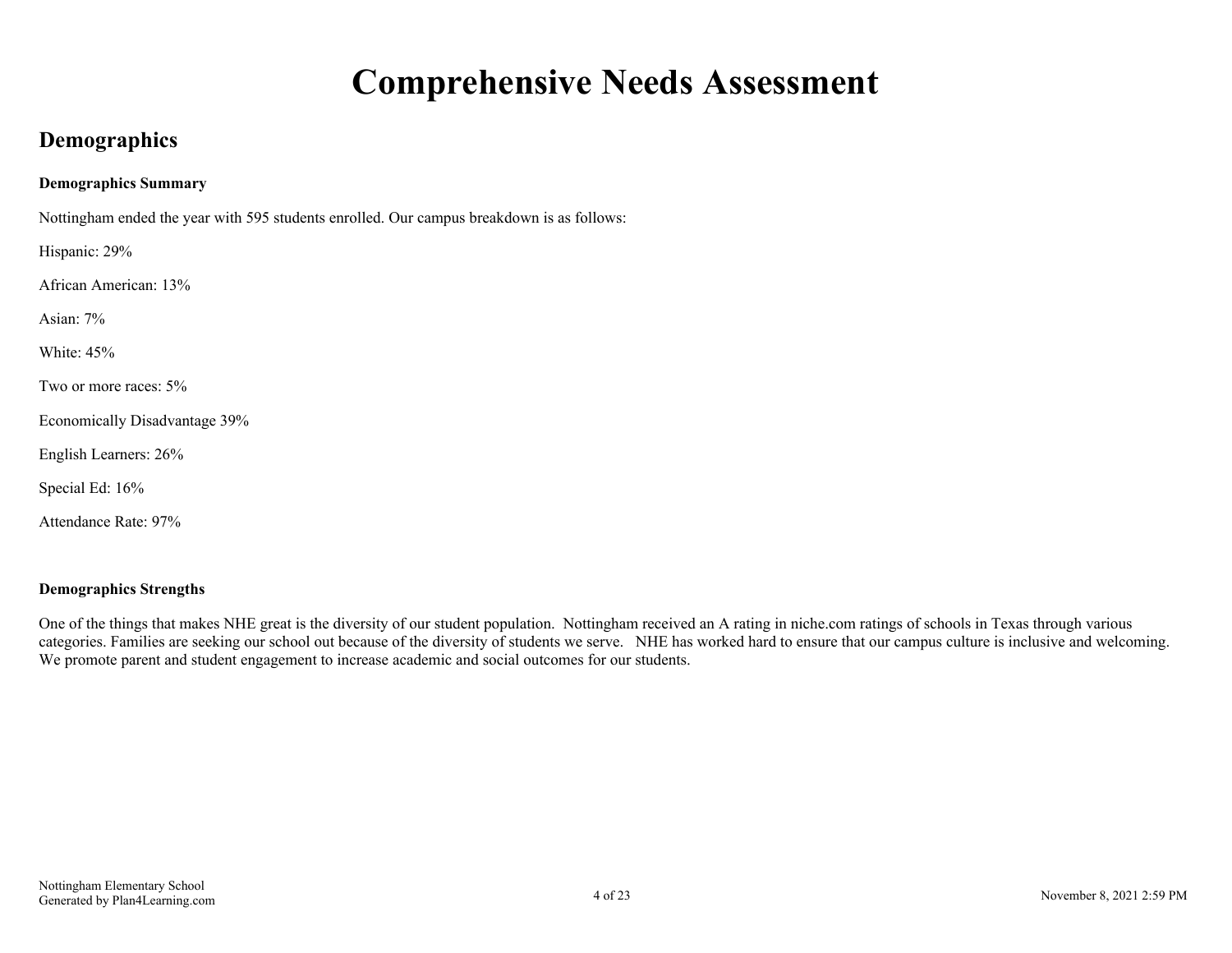### <span id="page-4-0"></span>**Priority Problem Statements**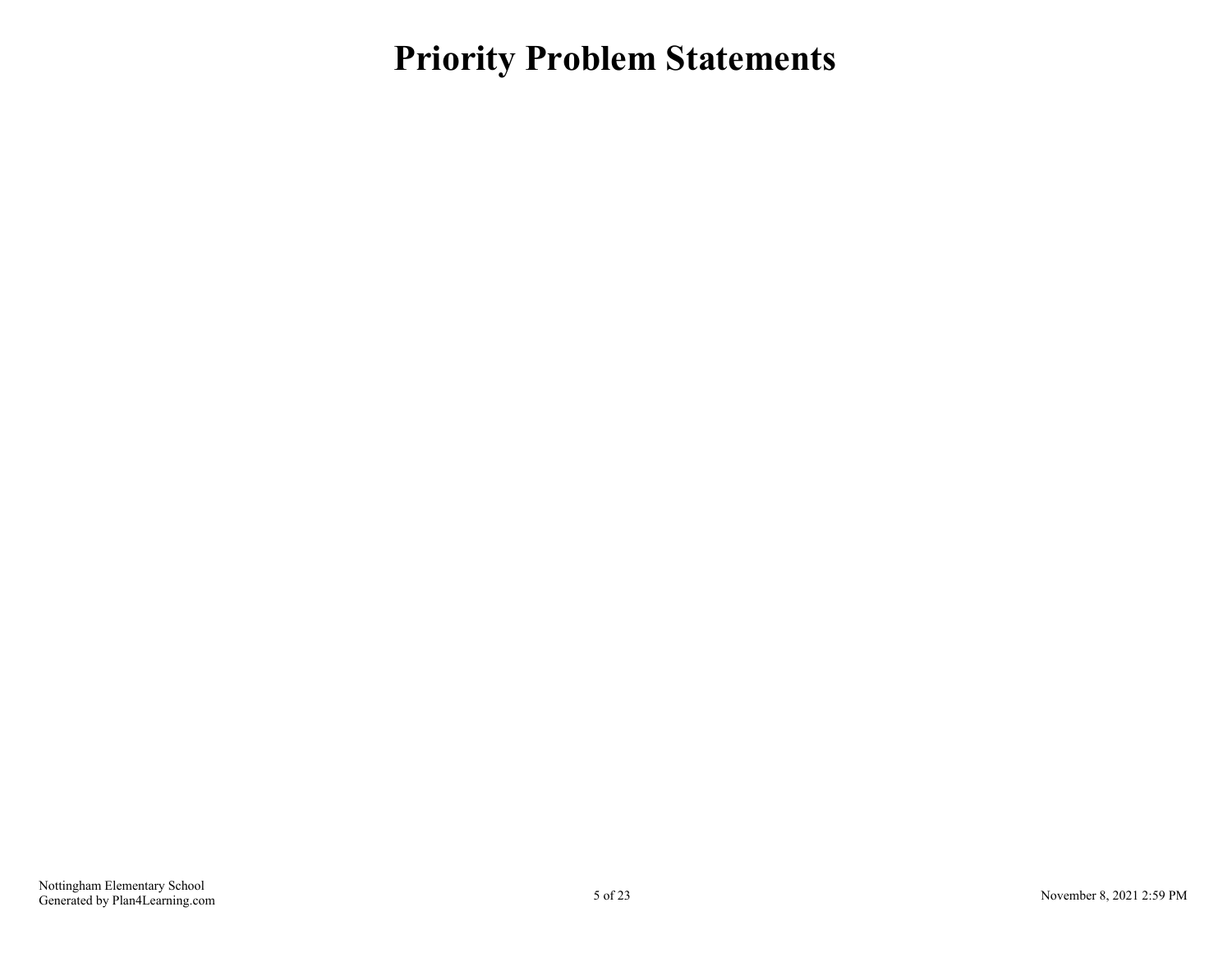### **Goals**

<span id="page-5-0"></span>**Goal 1:** STUDENT ACHIEVEMENT. Every Nottingham Elementary School student will master rigorous academic standards to ensure college and career readiness.

**Performance Objective 1:** ACHIEVEMENT: By June 2022, Nottingham Elementary School will increase student performance on STAAR Grades 3-5 exams in reading and math by at least 5 points at each performance level (approaches, meets, masters).

2020-21: Reading: 80% (approaches), 55% (meets), 33% (masters); Math: 75% (approaches), 59% (meets), 38% (masters) 2019-20: Not Rated due to COVID 2018-19: Reading: 86% (approaches), 60% (meets), 39% (masters); Math: 87% (approaches), 67% (meets), 47% (masters) 2017-18: Reading: 80% (approaches), 60% (meets), 35% (masters); Math: 81% (approaches), 60% (meets), 38% (masters)

**Evaluation Data Sources:** STAAR 3-8 Reports

| <b>Strategy 1 Details</b>                                                                                                                                                                                                                                                                                                                                                                                                                                                                                                                          |     | <b>Formative Reviews</b> |     |
|----------------------------------------------------------------------------------------------------------------------------------------------------------------------------------------------------------------------------------------------------------------------------------------------------------------------------------------------------------------------------------------------------------------------------------------------------------------------------------------------------------------------------------------------------|-----|--------------------------|-----|
| <b>Strategy 1:</b> Staff will attend professional development for TCRWP to develop their skills in teaching reading and writing. There will be a                                                                                                                                                                                                                                                                                                                                                                                                   |     | <b>Formative</b>         |     |
| focus on differentiation to meet the needs of all students including SPED, 504, GT, at-risk, economically disadvantaged, and EL. Each PLC<br>will have planning days to analyze data and make instructional adjustments for students. Materials and books will be purchased.                                                                                                                                                                                                                                                                       | Oct | Jan                      | Apr |
| Strategy's Expected Result/Impact: Teacher skill set building<br>Vertically aligned professional development<br>Staff Responsible for Monitoring: Teachers, Administrators, Instructional Leadership Team (ILT)<br>Title I Schoolwide Elements: 2.6 - TEA Priorities: Build a foundation of reading and math - ESF Levers: Lever 2: Effective,<br>Well-Supported Teachers, Lever 4: High-Quality Curriculum, Lever 5: Effective Instruction - Comprehensive Support Strategy<br>- Targeted Support Strategy - Additional Targeted Support Strategy | 50% |                          |     |
| Funding Sources: Supplies & Materials - 211 - Title I, Part A - \$23,745.34, Substitutes Professional Staff - 211 - Title I, Part A -<br>\$500, Substitutes - 199 PIC 11 - Instructional Services - \$6,000, Other Reading Materials - 211 - Title I, Part A - \$4,500,<br>Substitutes for Professional Development - 282 ARP21 (ESSER III Campus Allocations) - \$10,000                                                                                                                                                                          |     |                          |     |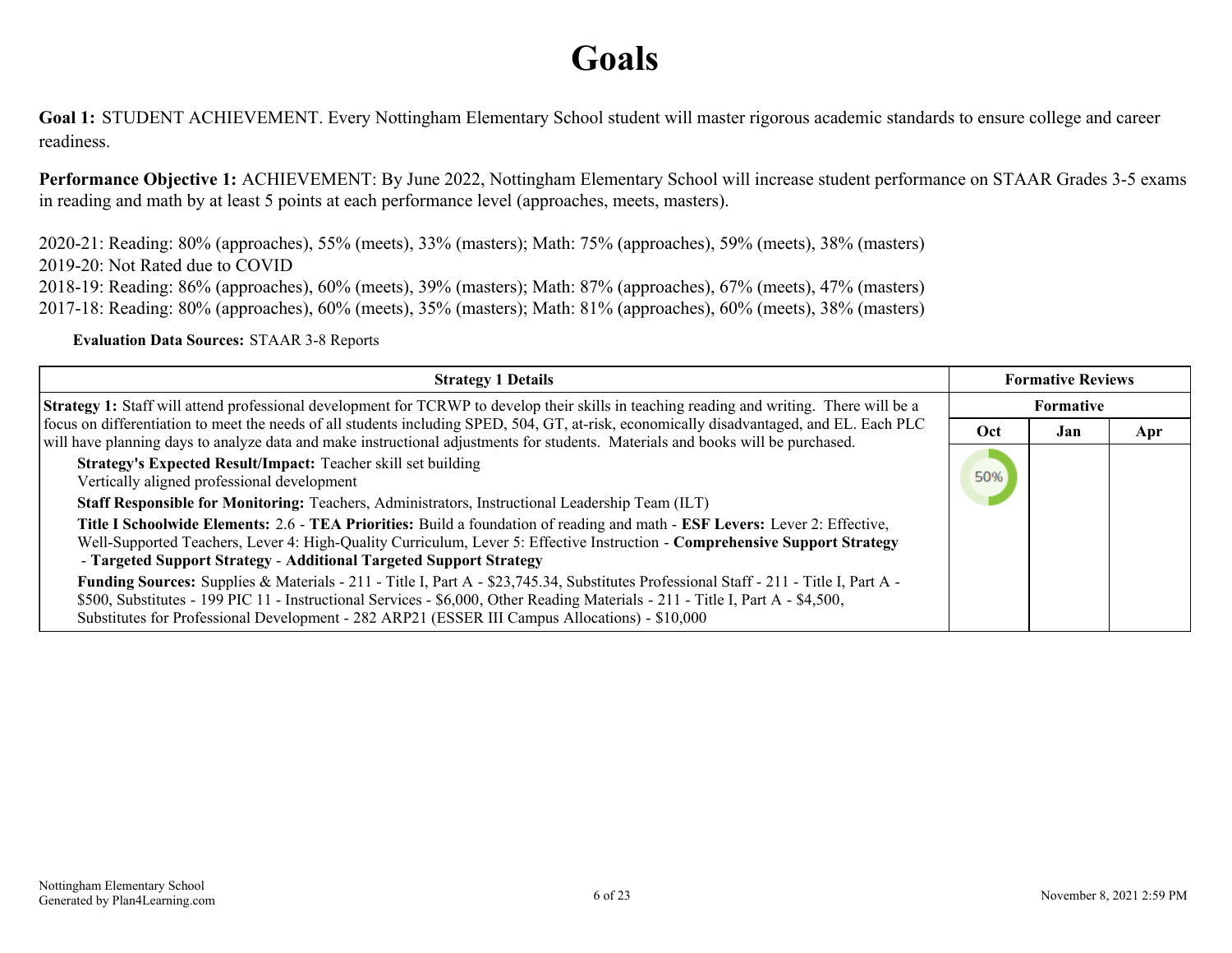| <b>Strategy 2 Details</b>                                                                                                                                                                                                                                                                                                                                                                                                    |     | <b>Formative Reviews</b> |     |  |
|------------------------------------------------------------------------------------------------------------------------------------------------------------------------------------------------------------------------------------------------------------------------------------------------------------------------------------------------------------------------------------------------------------------------------|-----|--------------------------|-----|--|
| Strategy 2: Provide opportunities to inform parents on curriculum standards for all content areas. Give parents the tools needed to work with                                                                                                                                                                                                                                                                                |     | Formative                |     |  |
| their children at home including: books, supplies, and manipulatives. Conference with parents so they will know how their child is growing                                                                                                                                                                                                                                                                                   |     | Jan                      | Apr |  |
| both socially and academically. Encourage parents to attend Parent U sessions, PTA meetings, parent conferences, Title 1 meetings, and<br>other parent meetings at flexible times. Parents, Students, and Staff will understand the components of the Parent and Family Engagement<br>Policy, Home School Compact, and Title 1.                                                                                              | 60% |                          |     |  |
| Strategy's Expected Result/Impact: Increase in parental involvement<br>Sign in sheets                                                                                                                                                                                                                                                                                                                                        |     |                          |     |  |
| Dates of materials distribution<br>Parent and Family Engagement Policy<br>Home School Compact                                                                                                                                                                                                                                                                                                                                |     |                          |     |  |
| <b>Staff Responsible for Monitoring: ILT, Staff</b>                                                                                                                                                                                                                                                                                                                                                                          |     |                          |     |  |
| Title I Schoolwide Elements: 3.1, 3.2 - ESF Levers: Lever 3: Positive School Culture - Comprehensive Support Strategy -<br><b>Targeted Support Strategy - Additional Targeted Support Strategy</b>                                                                                                                                                                                                                           |     |                          |     |  |
| Funding Sources: Extra Duty Professional Pay - Curriculum Nights - 282 ARP21 (ESSER III Campus Allocations) - \$1,000,<br>Magazines & Periodicals - 211 - Title I, Part A - \$5,155.66, Supplies and Materials - 199 PIC 99 - Undistributed - \$500, Other<br>Reading Materials (Parents) - 211 - Title I, Part A - \$1,168                                                                                                  |     |                          |     |  |
| <b>Strategy 3 Details</b>                                                                                                                                                                                                                                                                                                                                                                                                    |     | <b>Formative Reviews</b> |     |  |
| Strategy 3: Teachers will participate in professional development for Math, Science, and Technology to learn new ways to address the needs                                                                                                                                                                                                                                                                                   |     | Formative                |     |  |
| of all students including at-risk, SPED, 504, GT, EL, and economically disadvantaged. Materials, books and supplies will be purchased to<br>meet student needs.                                                                                                                                                                                                                                                              | Oct | Jan                      | Apr |  |
| Strategy's Expected Result/Impact: Increase students achievement. Build teacher capacity and content knowledge.                                                                                                                                                                                                                                                                                                              |     |                          |     |  |
| <b>Staff Responsible for Monitoring: ILT, Teachers</b>                                                                                                                                                                                                                                                                                                                                                                       | 60% |                          |     |  |
| Title I Schoolwide Elements: 2.4 - TEA Priorities: Build a foundation of reading and math - ESF Levers: Lever 1: Strong<br>School Leadership and Planning, Lever 2: Effective, Well-Supported Teachers, Lever 3: Positive School Culture, Lever 4: High-<br>Quality Curriculum, Lever 5: Effective Instruction - Comprehensive Support Strategy - Targeted Support Strategy -<br><b>Additional Targeted Support Strategy</b> |     |                          |     |  |
| Funding Sources: Substitutes - Support Staff - 199 PIC 11 - Instructional Services - \$3,185, General Supplies and Materials - 199<br>PIC 30 - At Risk School Wide SCE - \$4,620                                                                                                                                                                                                                                             |     |                          |     |  |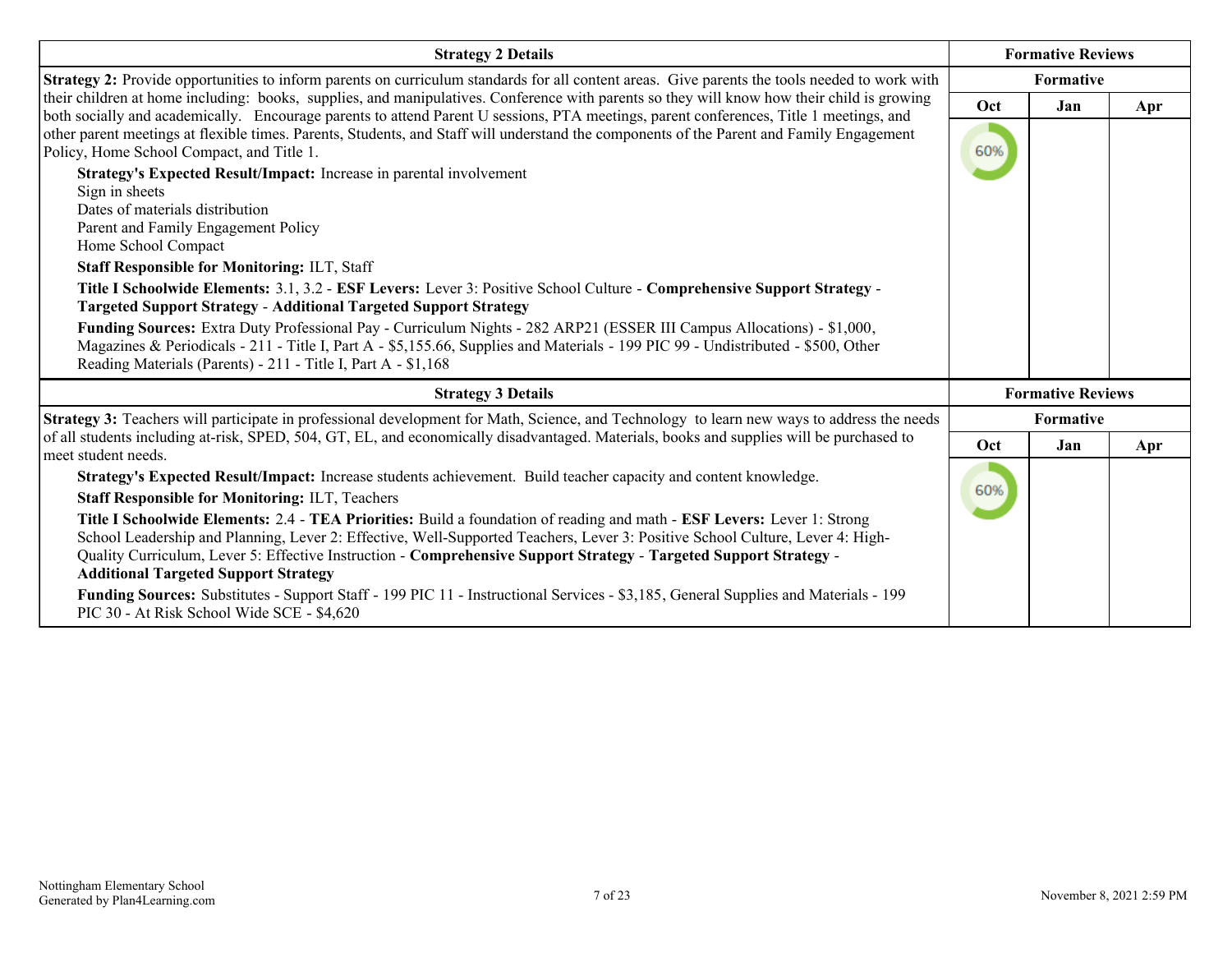| <b>Strategy 4 Details</b>                                                                                                                                                                                                                                                                                                                                                                                                                                                                                                                                                                                                                                                                           |     | <b>Formative Reviews</b> |     |
|-----------------------------------------------------------------------------------------------------------------------------------------------------------------------------------------------------------------------------------------------------------------------------------------------------------------------------------------------------------------------------------------------------------------------------------------------------------------------------------------------------------------------------------------------------------------------------------------------------------------------------------------------------------------------------------------------------|-----|--------------------------|-----|
| <b>Strategy 4:</b> Resources, instructional materials, and technology will be purchased to enhance student learning and achievement for all                                                                                                                                                                                                                                                                                                                                                                                                                                                                                                                                                         |     | <b>Formative</b>         |     |
| students. Students will attend field trips to enhance their learning.                                                                                                                                                                                                                                                                                                                                                                                                                                                                                                                                                                                                                               | Oct | Jan                      | Apr |
| Strategy's Expected Result/Impact: Improve student achievement and teacher capacity.<br><b>Staff Responsible for Monitoring: ILT</b><br>Teachers<br><b>Instructional Specialists</b>                                                                                                                                                                                                                                                                                                                                                                                                                                                                                                                | 30% |                          |     |
| Comprehensive Support Strategy - Targeted Support Strategy - Additional Targeted Support Strategy<br>Funding Sources: Special Education Supplies - 199 PIC 23 - Special Education - \$340, Textbooks - 199 PIC 11 - Instructional<br>Services - \$200, Other Contract Maint/Repair - 199 PIC 11 - Instructional Services - \$1,000, Resources, Materials, Supplies - 199<br>PIC 25 - ESL/Bilingual - \$2,440, Technology Equipment - 199 PIC 30 - At Risk School Wide SCE - \$1,000, Technology<br>Equipment - 199 PIC 11 - Instructional Services - Resources and materials - \$200, Student Transportation - 211 - Title I, Part A -<br>\$2,000, Student Travel - 211 - Title I, Part A - \$3,000 |     |                          |     |
| Continue/Modify<br>Discontinue<br>No Progress<br>Accomplished                                                                                                                                                                                                                                                                                                                                                                                                                                                                                                                                                                                                                                       |     |                          |     |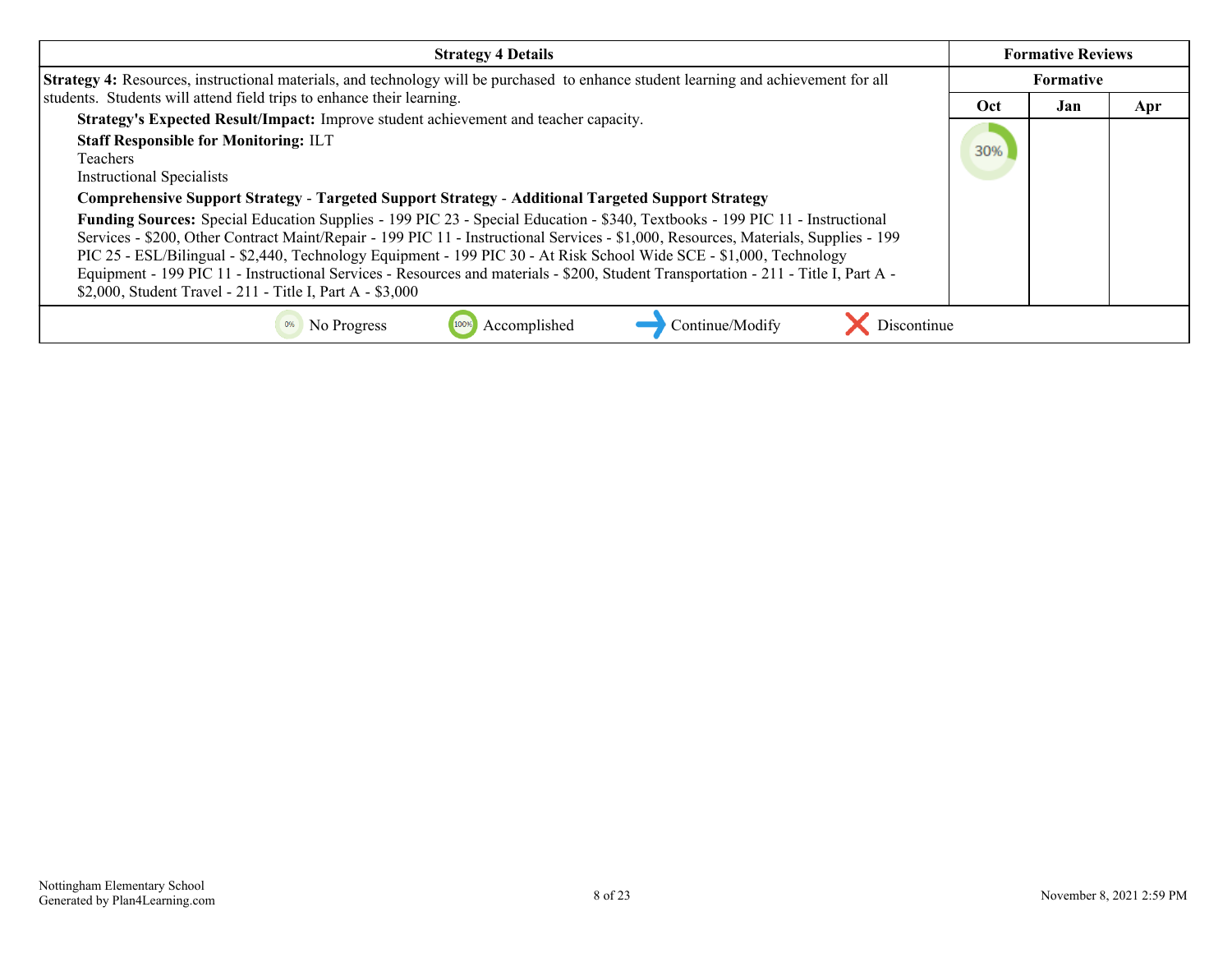**Performance Objective 2:** EARLY LITERACY: By June 2022, Nottingham Elementary School will increase the combined % of students reading On Grade Level or Above Grade Level on the End-of-Year Running Records assessment in each primary grade, K, 1, and 2, by 5 percentage points or  $\geq$  to 85%.

2020-21: Kindergarten 50% On Grade Level or Above Grade Level; 1st Grade: 50% On Grade Level or Above Grade Level; 2nd Grade: 65% On Grade Level or Above Grade Level

**Evaluation Data Sources:** Running Records End-of-Year Report

| <b>Strategy 1 Details</b>                                                                                                                                                                                                                                                                          |     | <b>Formative Reviews</b> |     |
|----------------------------------------------------------------------------------------------------------------------------------------------------------------------------------------------------------------------------------------------------------------------------------------------------|-----|--------------------------|-----|
| Strategy 1: Teachers will target student needs through small group instruction based on data. Resources, books, and materials will be                                                                                                                                                              |     | <b>Formative</b>         |     |
| purchased to support differentiated instructional strategies.                                                                                                                                                                                                                                      | Oct | Jan                      | Apr |
| Strategy's Expected Result/Impact: Increase in student reading levels<br><b>Staff Responsible for Monitoring: Team Leaders, ILT</b><br>Title I Schoolwide Elements: 2.4, 2.6 - TEA Priorities: Build a foundation of reading and math - ESF Levers: Lever 2:<br>Effective, Well-Supported Teachers | 40% |                          |     |
| Funding Sources: Other Reading Materials - 282 ARP21 (ESSER III Campus Allocations) - \$12,515, Other Reading Materials -<br>199 PIC 99 - Undistributed - \$2,500                                                                                                                                  |     |                          |     |
| Continue/Modify<br>Discontinue<br>Accomplished<br>No Progress                                                                                                                                                                                                                                      |     |                          |     |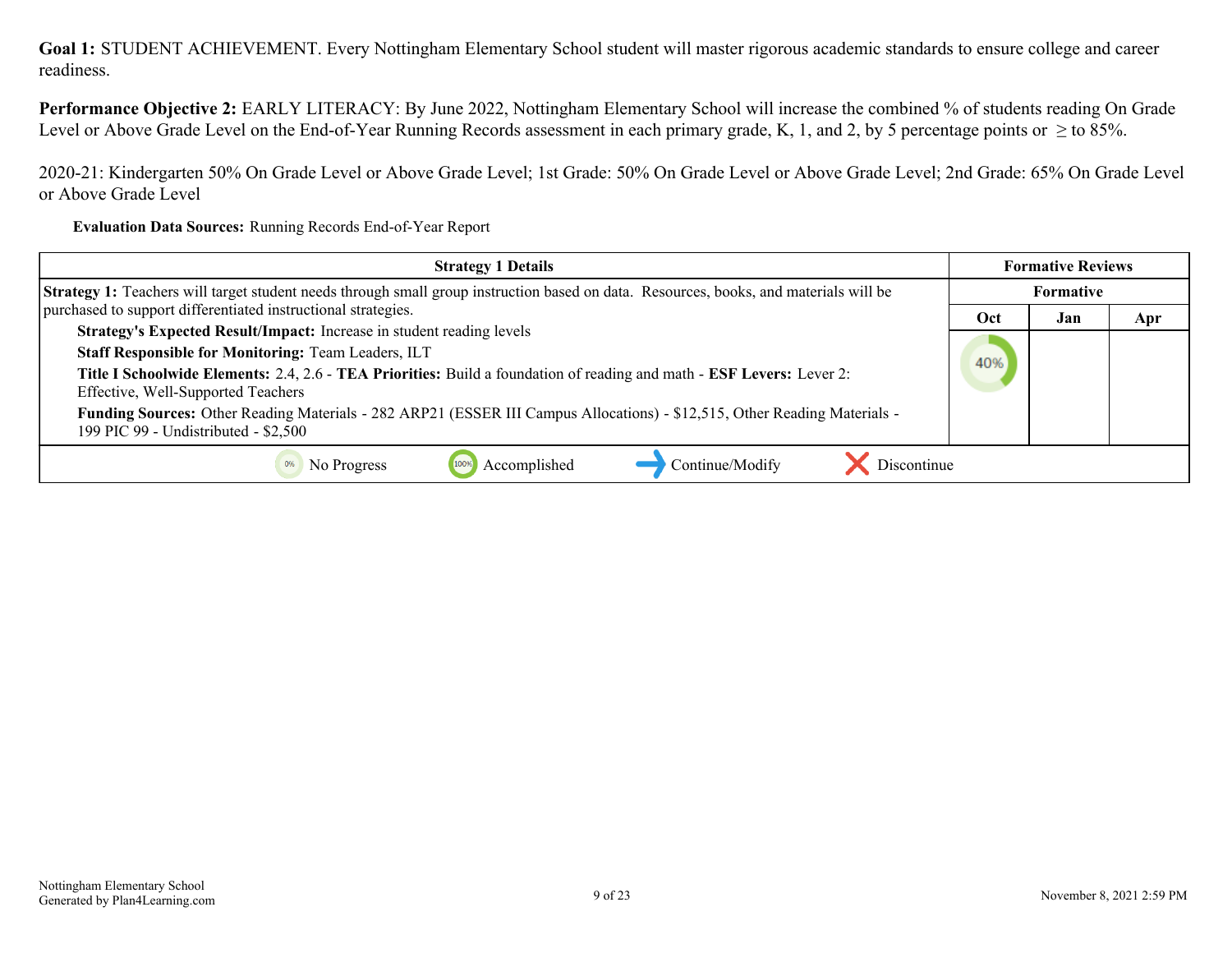**Performance Objective 3:** GAP-CLOSING: By June 2022, Nottingham Elementary School will increase overall performance on STAAR Grades 3-5 exams to narrow the gap or improve performance above the target by at least 10 percentage points for English Learners.

2020-21: English Learners 29%; non-English Learners 58% 2019-20: Not Rated due to COVID

**Evaluation Data Sources:** :State Accountability Report Domain 1

| <b>Strategy 1 Details</b>                                                                                                                                                                                                                                                                                                                                                                                                                                                                                                                                                                                   | <b>Formative Reviews</b> |                          |     |  |
|-------------------------------------------------------------------------------------------------------------------------------------------------------------------------------------------------------------------------------------------------------------------------------------------------------------------------------------------------------------------------------------------------------------------------------------------------------------------------------------------------------------------------------------------------------------------------------------------------------------|--------------------------|--------------------------|-----|--|
| Strategy 1: Students will set goals and will track their progress using data trackers. PLCs will analyze the data collected and will make                                                                                                                                                                                                                                                                                                                                                                                                                                                                   |                          | Formative                |     |  |
| instructional adjustments to close gaps. During morning connection meetings staff will celebrate student growth in academics and behavior.<br>Professional development will focus on small group instruction and meeting the needs of students. Books, supplies, technology, and materials                                                                                                                                                                                                                                                                                                                  | Oct                      | Jan                      | Apr |  |
| will be purchased. Tutorials for students needing additional support.                                                                                                                                                                                                                                                                                                                                                                                                                                                                                                                                       | 40%                      |                          |     |  |
| Strategy's Expected Result/Impact: Students will receive small group instruction to meet their needs. Students will also have<br>voice and agency in how they learn. Focus on closing the gaps for students.                                                                                                                                                                                                                                                                                                                                                                                                |                          |                          |     |  |
| <b>Staff Responsible for Monitoring: Staff</b>                                                                                                                                                                                                                                                                                                                                                                                                                                                                                                                                                              |                          |                          |     |  |
| <b>ILT</b>                                                                                                                                                                                                                                                                                                                                                                                                                                                                                                                                                                                                  |                          |                          |     |  |
| Parents                                                                                                                                                                                                                                                                                                                                                                                                                                                                                                                                                                                                     |                          |                          |     |  |
| Comprehensive Support Strategy - Targeted Support Strategy - Additional Targeted Support Strategy                                                                                                                                                                                                                                                                                                                                                                                                                                                                                                           |                          |                          |     |  |
| Funding Sources: Other Supplies - 199 PIC 11 - Instructional Services - \$25,315, Supplies and Materials - 282 ARP21 (ESSER<br>III Campus Allocations) - \$2,700, Employer Contribution, Worker Comp, Teacher Retirement, Medicare - 282 ARP21 (ESSER III)<br>Campus Allocations) - \$5,485, Substitutes Support Staff - 199 PIC 99 - Undistributed - \$490, Extra Duty Professional Payroll -<br>Tutorials - 282 ARP21 (ESSER III Campus Allocations) - \$30,000, Technology Equipment - 211 - Title I, Part A - \$2,000, Misc.<br>Operating Expenses - 282 ARP21 (ESSER III Campus Allocations) - \$2,000 |                          |                          |     |  |
| <b>Strategy 2 Details</b>                                                                                                                                                                                                                                                                                                                                                                                                                                                                                                                                                                                   |                          | <b>Formative Reviews</b> |     |  |
| <b>Strategy 2:</b> To meet the needs of anytime/anywhere learning NHE will purchase Smarty Ants with Achieve 3000 for primary grade levels.                                                                                                                                                                                                                                                                                                                                                                                                                                                                 |                          | <b>Formative</b>         |     |  |
| Reading/Math Specialists will work with student groups to increase percentage of students scoring in the meets and mastery range.                                                                                                                                                                                                                                                                                                                                                                                                                                                                           | Oct                      | Jan                      | Apr |  |
| <b>Strategy's Expected Result/Impact:</b> Meet the needs of our PL 24/7/365 access to curriculum.                                                                                                                                                                                                                                                                                                                                                                                                                                                                                                           |                          |                          |     |  |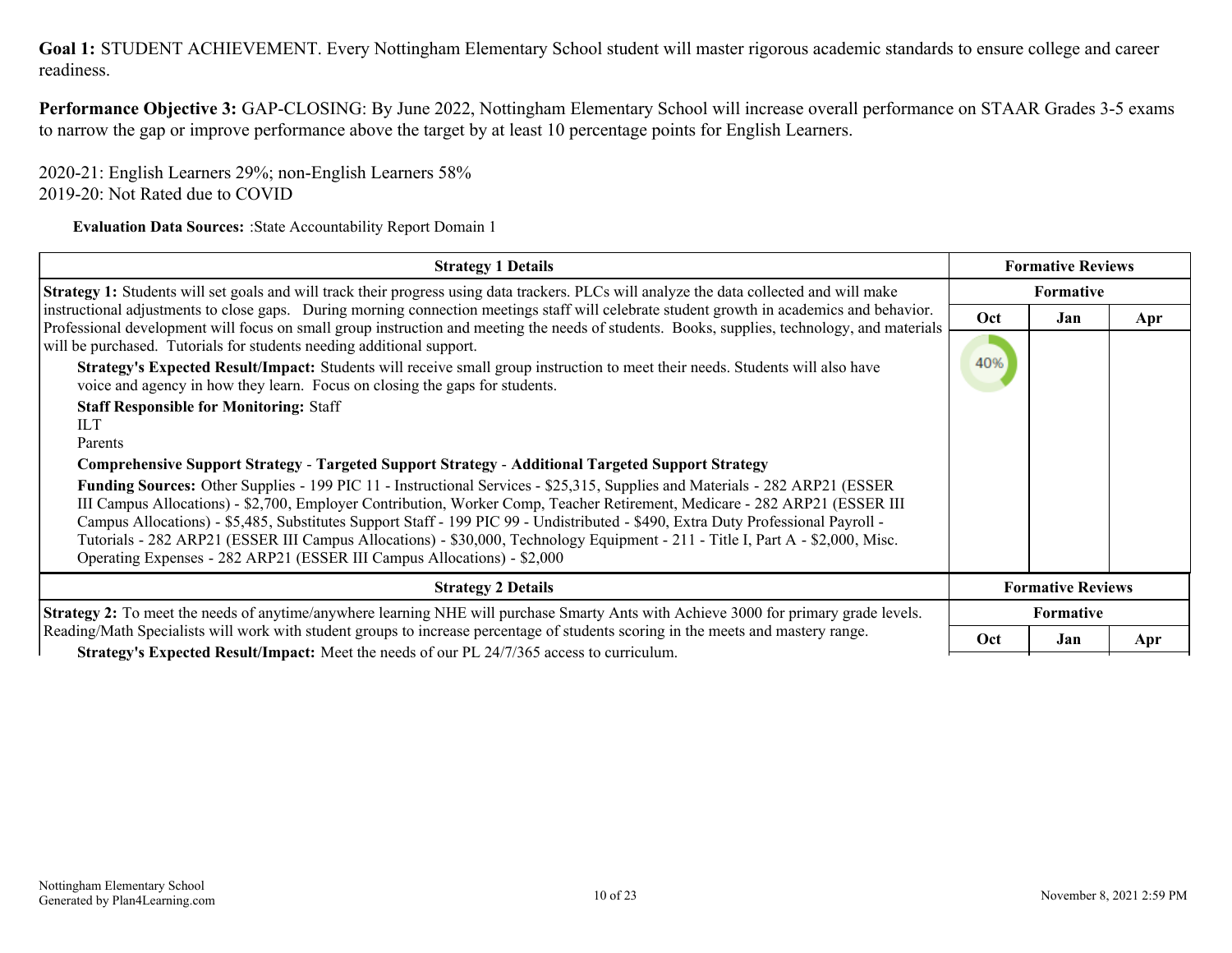| Meet more learning styles with a variety of tech tools.<br>Build teacher capacity with colleague led PD.<br><b>Staff Responsible for Monitoring: Teachers</b><br><b>Staff</b><br>HЛ<br>Content Specialists<br><b>ESF Levers:</b> Lever 1: Strong School Leadership and Planning, Lever 2: Effective, Well-Supported Teachers - Comprehensive<br><b>Support Strategy - Targeted Support Strategy - Additional Targeted Support Strategy</b><br>Funding Sources: Teacher & Professional Salary, Medicare, Employer Contribution, Workers Comp, Teacher Retirement - 211 - | 50% |  |
|-------------------------------------------------------------------------------------------------------------------------------------------------------------------------------------------------------------------------------------------------------------------------------------------------------------------------------------------------------------------------------------------------------------------------------------------------------------------------------------------------------------------------------------------------------------------------|-----|--|
| Title I, Part A - \$66,721, Software - 211 - Title I, Part A - \$7,600, Extra Duty Paraprofessional - 211 - Title I, Part A - \$400                                                                                                                                                                                                                                                                                                                                                                                                                                     |     |  |
| Continue/Modify<br>Accomplished<br>0%<br>No Progress<br>Discontinue                                                                                                                                                                                                                                                                                                                                                                                                                                                                                                     |     |  |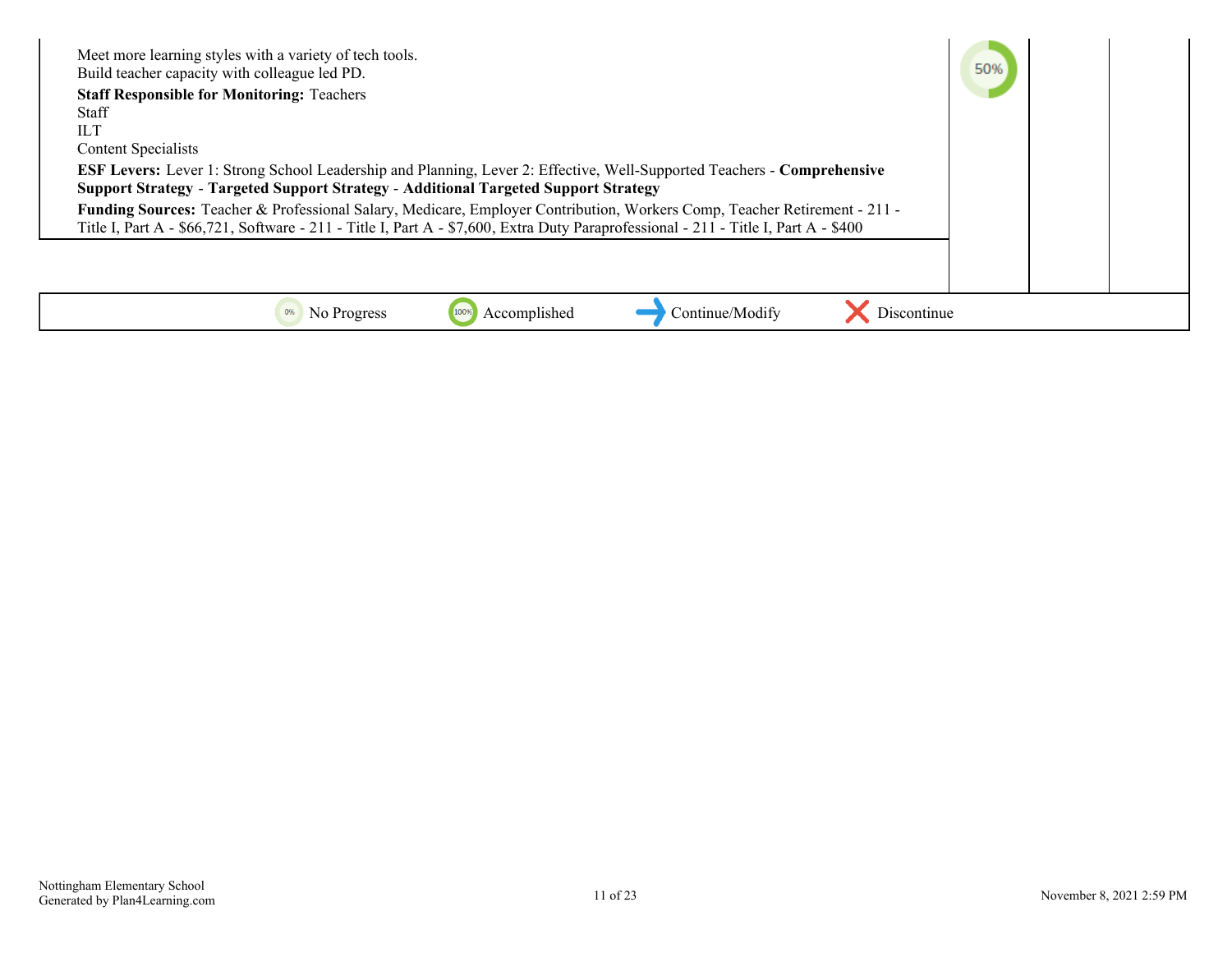**Performance Objective 4:** STUDENT GROWTH: By June 2022, Nottingham Elementary School will increase the % of students who meet or exceed conditional growth index (CGI) targets on Measures of Academic Progress in Math by 5 points,

2020-21: Reading - 49% met CGI; Math - 55% met CGI 2019-20: Not Rated due to COVID 2018-19: Reading - 69% met CGI; Math - 69 % met CGI 2017-18: Reading - 63% met CGI; Math - 72 % met CGI

**Evaluation Data Sources:** Measures of Academic Progress (MAP) Reports

| <b>Strategy 1 Details</b>                                                                                                                            |     | <b>Formative Reviews</b> |           |  |
|------------------------------------------------------------------------------------------------------------------------------------------------------|-----|--------------------------|-----------|--|
| <b>Strategy 1:</b> MAP data will be reviewed and individual student reports will be reviewed. The data will inform instructional adjustments. Skills |     | <b>Formative</b>         |           |  |
| will be built concrete, pictorial, and abstract. Manipulatives will be purchased for hands on learning.                                              | Oct | Jan                      | Apr       |  |
| Strategy's Expected Result/Impact: Increased MAP Math performance.<br><b>Staff Responsible for Monitoring: ILT, Teachers</b>                         | 30% |                          |           |  |
| <b>Strategy 2 Details</b>                                                                                                                            |     | <b>Formative Reviews</b> |           |  |
| <b>Strategy 2:</b> NHE will utilize the Education Foundation Grant to have 3 days of planning with all grade levels. Title funds will be used for    |     |                          | Formative |  |
| resources needed and refreshments.                                                                                                                   | Oct | Jan                      | Apr       |  |
|                                                                                                                                                      | 0%  |                          |           |  |
| Discontinue<br>Accomplished<br>Continue/Modify<br>0%<br>100%<br>No Progress                                                                          |     |                          |           |  |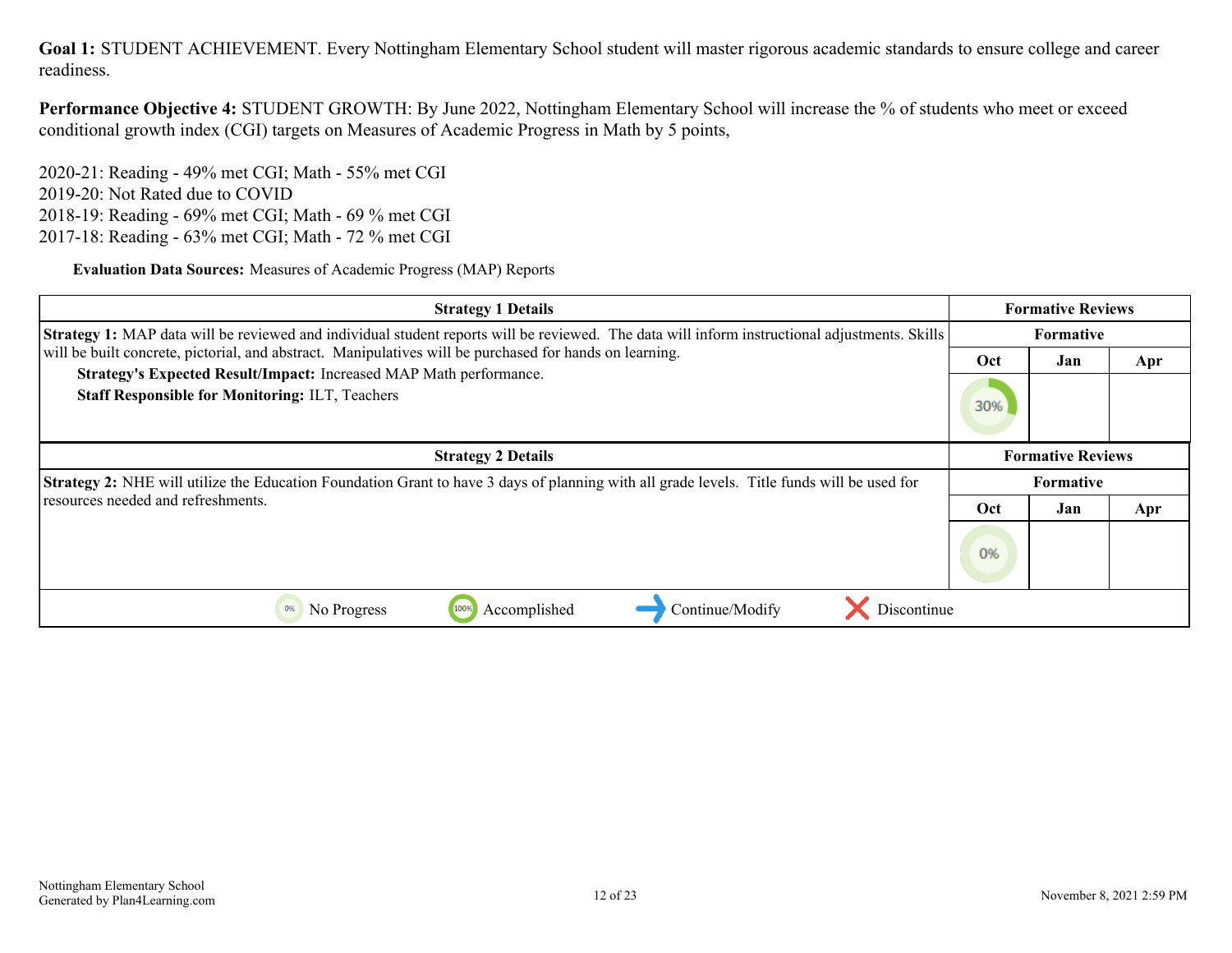**Performance Objective 5:** ENGLISH LANGUAGE ACQUISITION PROGRESS: By June 2022, the rate of English Learners increasing at least one Composite Score level will increase by 10 percentage points or  $\geq 80\%$ .

2020-21: TELPAS Progress Rate 79% 2019-20: Not Rated due to COVID

**Evaluation Data Sources:** State Accountability Report Domain 3

|                                     |                   | <b>Strategy 1 Details</b> |                 |             |     | <b>Formative Reviews</b> |     |
|-------------------------------------|-------------------|---------------------------|-----------------|-------------|-----|--------------------------|-----|
| <b>Strategy 1:</b> [Add Strategies] |                   |                           |                 |             |     | Formative                |     |
|                                     |                   |                           |                 |             | Oct | Jan                      | Apr |
|                                     |                   |                           |                 |             | 0%  |                          |     |
|                                     | 0%<br>No Progress | Accomplished<br>100%      | Continue/Modify | Discontinue |     |                          |     |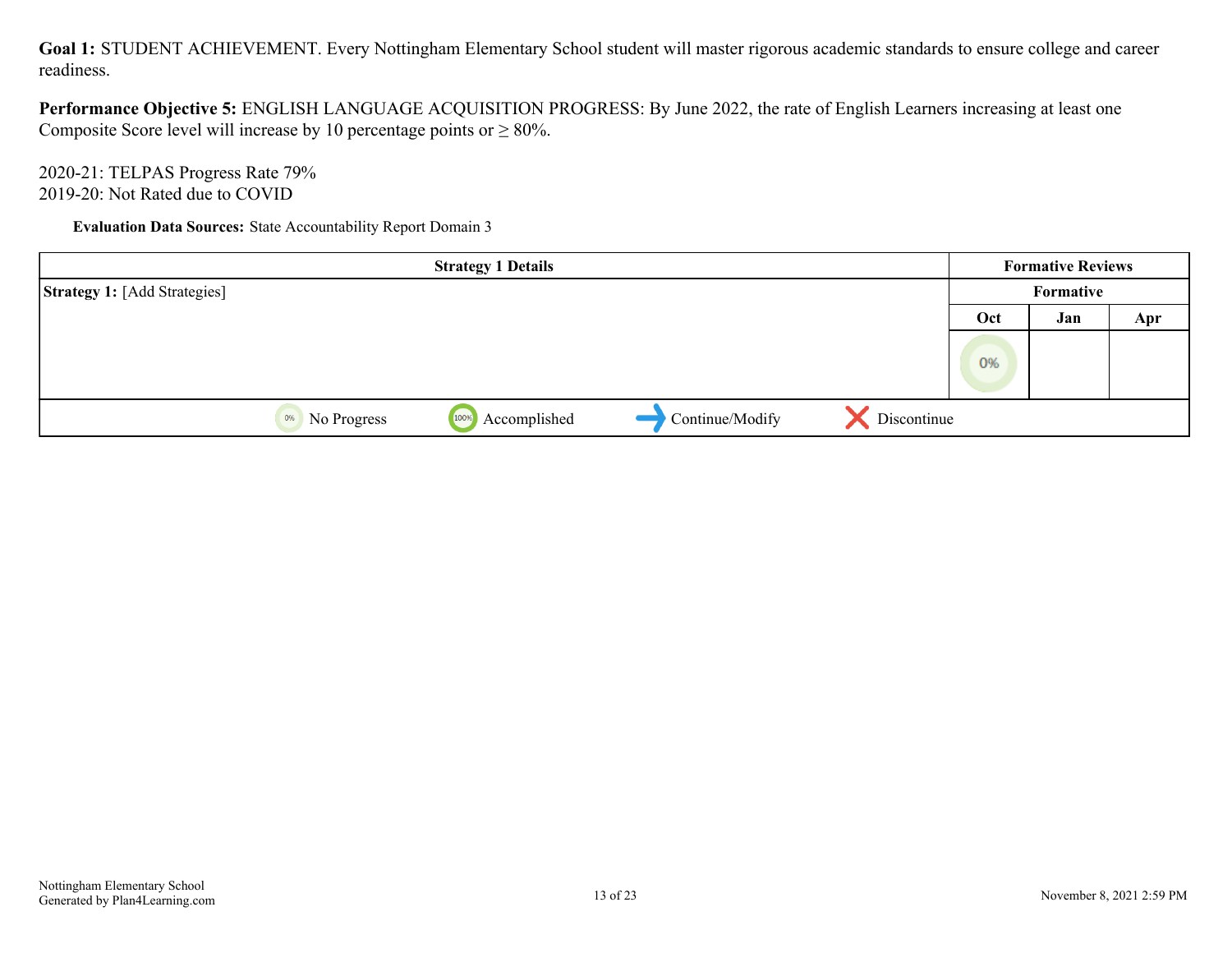<span id="page-13-0"></span>**Goal 2:** STUDENT SUPPORT. Every Nottingham Elementary student will benefit from an aligned system that supports his/her academic and social-emotional needs

**Performance Objective 1:** SCHOOL CONNECTEDNESS: By June 2022, the % of Nottingham Elementary School students who feel connected as both individuals and learners will increase by at least 4 points.

2020-21: 73% School Belonging; 68% School Safety 2019-20: Not Rated due to COVID 2018-19: 71% School Belonging; 66% School Safety 2017-18: 67% School Belonging; 58% School Safety

**Evaluation Data Sources:** Panorama Student Survey

| <b>Strategy 1 Details</b>                                                                                                                                                                                              |     | <b>Formative Reviews</b> |     |  |
|------------------------------------------------------------------------------------------------------------------------------------------------------------------------------------------------------------------------|-----|--------------------------|-----|--|
| Strategy 1: Morning Connections - Students will begin their day with a community circle focused on one of the following:                                                                                               |     | Formative                |     |  |
| $(1)$ Team Building;                                                                                                                                                                                                   | Oct | Jan                      | Apr |  |
| $(2)$ Conflict Resolution;<br>(3) Student Celebrations;                                                                                                                                                                |     |                          |     |  |
| $(4)$ Current Events; and                                                                                                                                                                                              | 30% |                          |     |  |
| (5) Creating a Growth Mindset                                                                                                                                                                                          |     |                          |     |  |
| Strategy's Expected Result/Impact: Increase in school connectedness and positive student teacher relationships.<br>Staff and student feedback<br>Discipline referrals decrease<br>Address PL: Student Voice and Agency |     |                          |     |  |
| <b>Staff Responsible for Monitoring: Counselor</b>                                                                                                                                                                     |     |                          |     |  |
| ILT                                                                                                                                                                                                                    |     |                          |     |  |
| Teachers                                                                                                                                                                                                               |     |                          |     |  |
| <b>Strategy 2 Details</b>                                                                                                                                                                                              |     | <b>Formative Reviews</b> |     |  |
| Strategy 2: NHE will implement PBIS strategies to support positive strong student culture. All staff will be trained in Project Class for                                                                              |     | <b>Formative</b>         |     |  |
| relationships and classroom management strategies. This will conclude campus wide expectations, procedures, and routines for all common<br>l areas.                                                                    | Oct | Jan                      | Apr |  |
| Strategy's Expected Result/Impact: Increase in more time in the classroom learning.<br>Decrease in student disciplinary referrals.                                                                                     | 30% |                          |     |  |
| <b>Staff Responsible for Monitoring: NHE's ILT</b><br>Teachers<br>Staff                                                                                                                                                |     |                          |     |  |
| ESF Levers: Lever 2: Effective, Well-Supported Teachers - Comprehensive Support Strategy - Targeted Support Strategy -<br><b>Additional Targeted Support Strategy</b>                                                  |     |                          |     |  |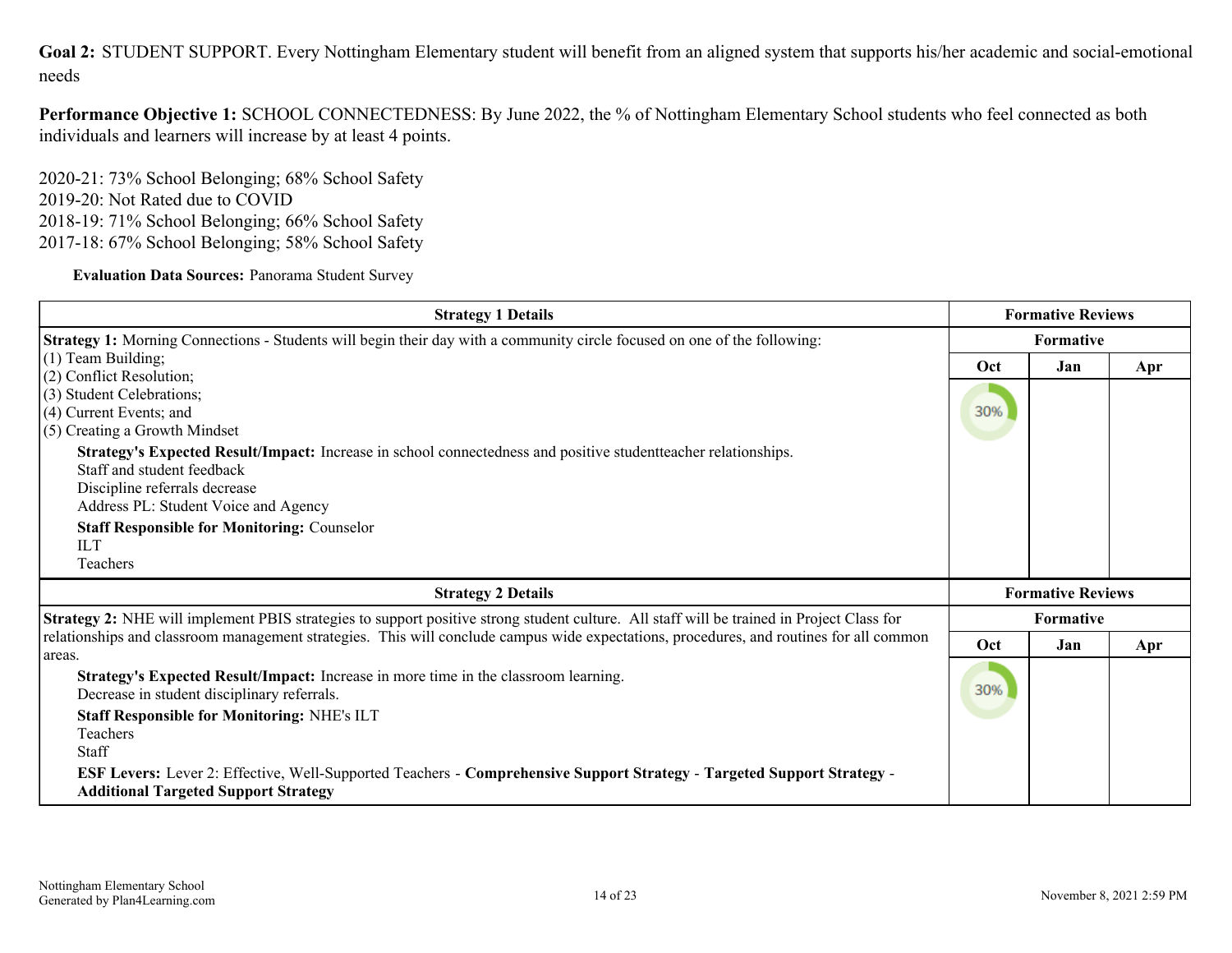| <b>Strategy 3 Details</b>                                                                                                                                                                                                                                                                                                                                                                                                                                                                                                                                                               |     | <b>Formative Reviews</b> |     |
|-----------------------------------------------------------------------------------------------------------------------------------------------------------------------------------------------------------------------------------------------------------------------------------------------------------------------------------------------------------------------------------------------------------------------------------------------------------------------------------------------------------------------------------------------------------------------------------------|-----|--------------------------|-----|
| Strategy 3: CIS/Counselor- will team together throughout the year and provide learning opportunities for all students. CIS/Counselor will                                                                                                                                                                                                                                                                                                                                                                                                                                               |     | Formative                |     |
| also bridge some of our learning and equity gaps with parents and families. Some of the activities are; Student Ambassadors, Library Helpers,<br>Chess Club, Women Fund, Mentoring program, Character Traits, WATCH DOGS, No Place For Hate, Hagans Hundreds Club, and Knight                                                                                                                                                                                                                                                                                                           | Oct | Jan                      | Apr |
| bucks.<br>Strategy's Expected Result/Impact: Student ownership in learning<br>Student belonging<br>School pride<br>Student voice and agency<br><b>Staff Responsible for Monitoring: Teachers</b><br>Staff<br>Parents<br>Counselor<br><b>CIS</b>                                                                                                                                                                                                                                                                                                                                         | 30% |                          |     |
| ESF Levers: Lever 1: Strong School Leadership and Planning, Lever 3: Positive School Culture - Comprehensive Support<br><b>Strategy - Targeted Support Strategy - Additional Targeted Support Strategy</b><br>Funding Sources: Supplies Counselor - 199 PIC 99 - Undistributed - \$1,000                                                                                                                                                                                                                                                                                                |     |                          |     |
| <b>Strategy 4 Details</b>                                                                                                                                                                                                                                                                                                                                                                                                                                                                                                                                                               |     | <b>Formative Reviews</b> |     |
| <b>Strategy 4:</b> NHE will provide a variety of opportunities and experiences for students that are relevant and engaging. We will provide                                                                                                                                                                                                                                                                                                                                                                                                                                             |     | Formative                |     |
| information that supports a global understanding of community, empathy, curiosity, and respect. Students will have the opportunity to<br>showcase their learning. Students will have experiences including field trips, author visits, and other campus events.                                                                                                                                                                                                                                                                                                                         | Oct | Jan                      | Apr |
| Strategy's Expected Result/Impact: Students will be excited about learning.<br><b>Staff Responsible for Monitoring: Teachers</b><br>Staff<br><b>ILT</b><br>Counselor<br>ESF Levers: Lever 2: Effective, Well-Supported Teachers, Lever 3: Positive School Culture, Lever 4: High-Quality Curriculum -<br>Comprehensive Support Strategy - Targeted Support Strategy - Additional Targeted Support Strategy<br>Funding Sources: Student Transportation - 199 PIC 11 - Instructional Services - \$2,000, Misc. Operating Expenses - 199 PIC 11 -<br><b>Instructional Services - \$600</b> | 30% |                          |     |
| 100%<br>Accomplished<br>Continue/Modify<br>Discontinue<br>No Progress                                                                                                                                                                                                                                                                                                                                                                                                                                                                                                                   |     |                          |     |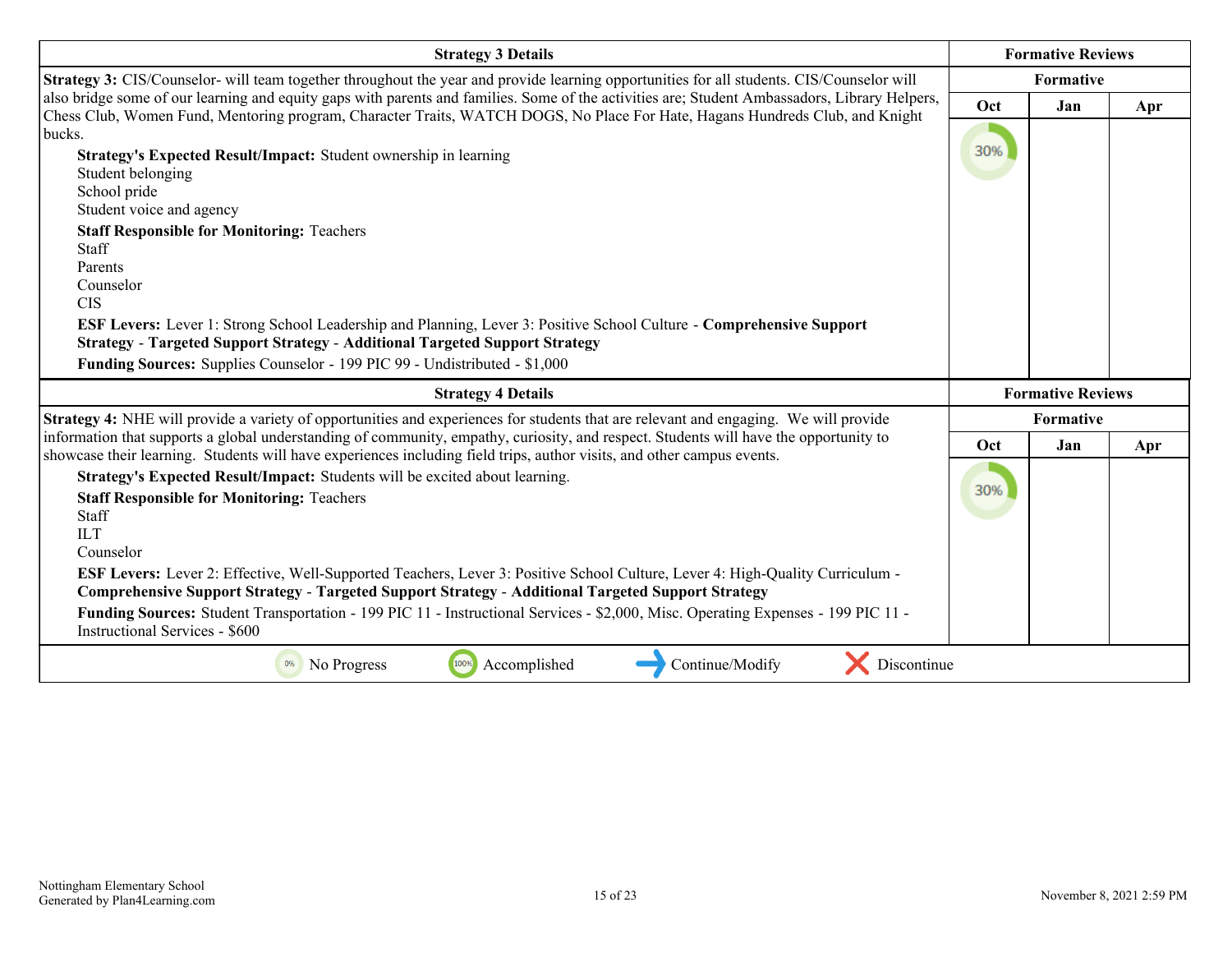#### **Goal 2:** STUDENT SUPPORT. Every Nottingham Elementary student will benefit from an aligned system that supports his/her academic and social-emotional needs

**Performance Objective 2:** GUIDANCE AND COUNSELING: Each grade level will implement and support character education and social-emotional learning curriculum.

**Evaluation Data Sources:** Training materials and attendance rosters

| <b>Strategy 1 Details</b>                                                                                                                                                                                                                                                                                        | <b>Formative Reviews</b> |     |     |
|------------------------------------------------------------------------------------------------------------------------------------------------------------------------------------------------------------------------------------------------------------------------------------------------------------------|--------------------------|-----|-----|
| <b>Strategy 1:</b> Counselor will implement lessons and help roll out the Character Strong curriculum and Morning Connections. Counselor will                                                                                                                                                                    |                          |     |     |
| attend Texas Conference for new strategies and tools and purchase resources that align with campus SEL goals. Special Education will<br>continue with Special Buddies program to help promote inclusiveness with all.                                                                                            | Oct                      | Jan | Apr |
| Strategy's Expected Result/Impact: Student connections and stronger teacher-student relationships.<br>ESF Levers: Lever 1: Strong School Leadership and Planning, Lever 3: Positive School Culture - Comprehensive Support<br><b>Strategy - Targeted Support Strategy - Additional Targeted Support Strategy</b> |                          |     |     |
|                                                                                                                                                                                                                                                                                                                  |                          |     |     |
| Continue/Modify<br>Accomplished<br>Discontinue<br>No Progress                                                                                                                                                                                                                                                    |                          |     |     |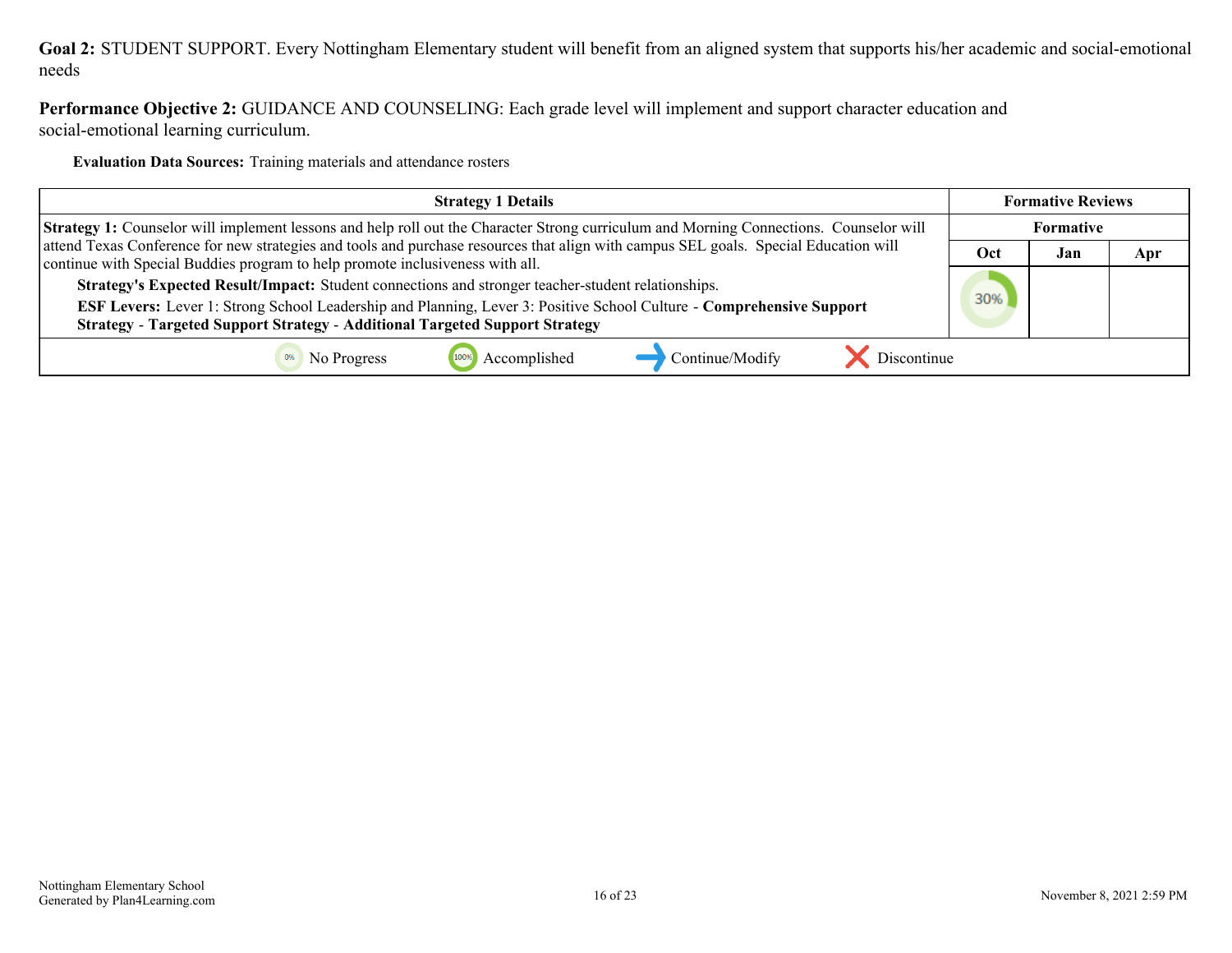<span id="page-16-0"></span>**Goal 3:** SAFE SCHOOLS. Strengthen school safety by establishing and conducting Campus Safety Committee reviews throughout the school year.

**Performance Objective 1:** SAFETY COMMITTEE: Strengthen school safety by establishing and conducting Campus Safety Committee reviews throughout the school year.

**Evaluation Data Sources:** Campus Safety Committee roster

| <b>Strategy 1 Details</b>                                                                                                                                                                                                     | <b>Formative Reviews</b> |                  |     |
|-------------------------------------------------------------------------------------------------------------------------------------------------------------------------------------------------------------------------------|--------------------------|------------------|-----|
| Strategy 1: CAMPUS SAFETY COMMITTEE: Establish Campus Safety Committees composed of a cross section of stakeholders to look at                                                                                                | Formative                |                  |     |
| matters related to campus safety.                                                                                                                                                                                             | Oct                      | Jan              | Apr |
| Strategy's Expected Result/Impact: Each Campus principal will recruit a<br>safety team and provide a roster. Each campus team will meet three times per year so that all campuses will be able to refine safety<br>practices. |                          |                  |     |
| <b>Staff Responsible for Monitoring: Administrators</b>                                                                                                                                                                       |                          |                  |     |
| <b>Funding Sources:</b> Clinic Supplies - 199 PIC 99 - Undistributed - \$2,000                                                                                                                                                |                          |                  |     |
|                                                                                                                                                                                                                               | <b>Formative Reviews</b> |                  |     |
| <b>Strategy 2 Details</b>                                                                                                                                                                                                     |                          |                  |     |
| Strategy 2: HARRIS COUNTY DEPARTMENT OF EDUCATION: Participate in the Harris County Department of Education (HCDE)                                                                                                            |                          | <b>Formative</b> |     |
| campus safety audit.                                                                                                                                                                                                          | Oct                      | Jan              | Apr |
| Strategy's Expected Result/Impact: Campus will develop action plans to address any deficiencies as a result of safety audits.                                                                                                 |                          |                  |     |
| <b>Staff Responsible for Monitoring: Administrators</b><br><b>Safety Committee</b>                                                                                                                                            |                          |                  |     |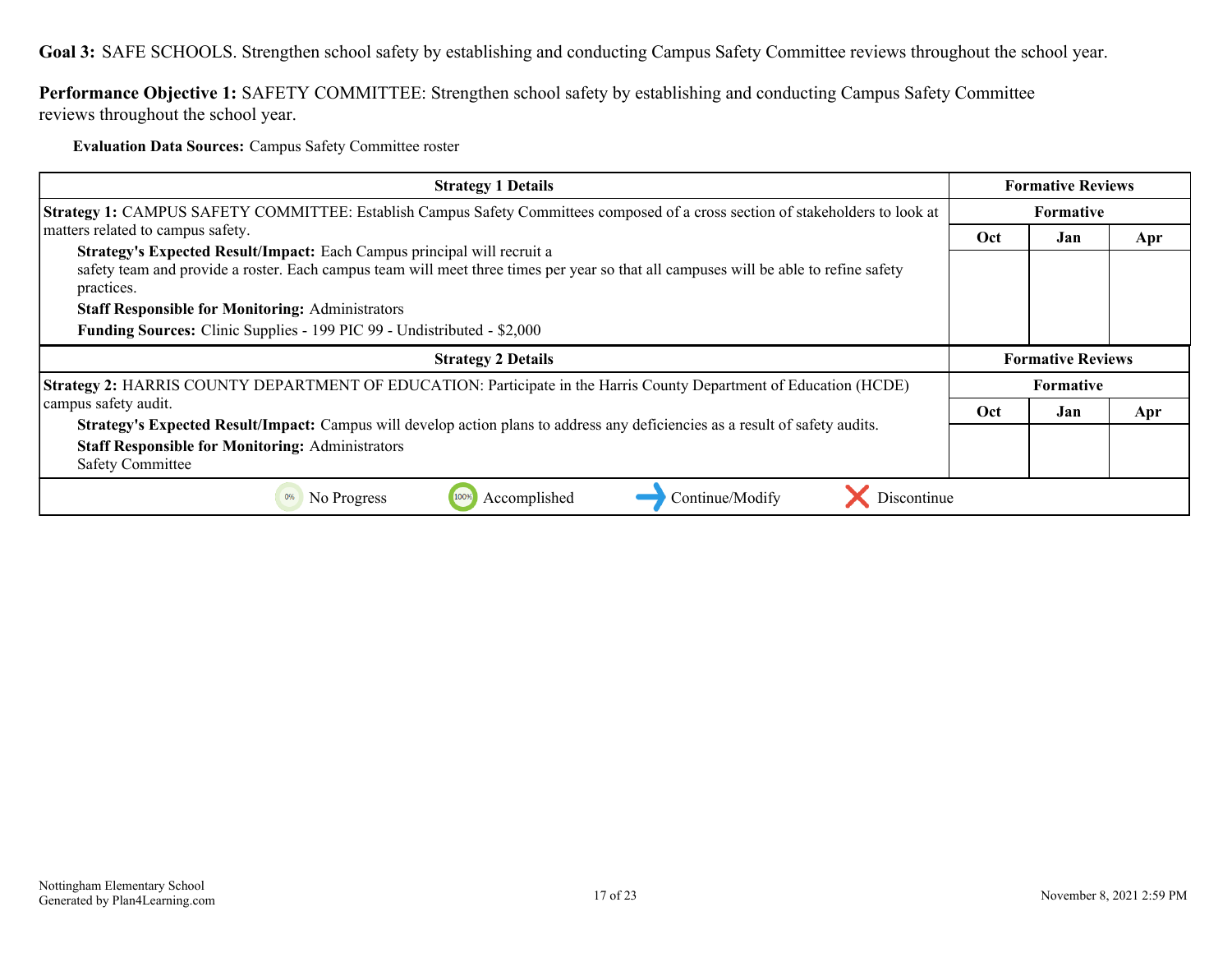**Goal 3:** SAFE SCHOOLS. Strengthen school safety by establishing and conducting Campus Safety Committee reviews throughout the school year.

**Performance Objective 2:** EMERGENCY OPERATIONS: Develop Campus Emergency Operations Procedures (EOP) that comply with SB 11, and include Standard Operating Procedures.

**Evaluation Data Sources:** Campus Emergency Operation Procedures Documents

| <b>Strategy 1 Details</b>                                                                                                        | <b>Formative Reviews</b> |     |     |
|----------------------------------------------------------------------------------------------------------------------------------|--------------------------|-----|-----|
| Strategy 1: EMERGENCY OPERATIONS PROCEDURES: Campus EOP will align to the best practices from the Texas School Safety            | <b>Formative</b>         |     |     |
| Center and the Standard Operating Procedures, such as the "I Love You Guys" Foundation.                                          | Oct                      | Jan | Apr |
| Strategy's Expected Result/Impact: Campus EOP is turned in and filed by September 1st.                                           |                          |     |     |
| <b>Staff Responsible for Monitoring: Administrators</b>                                                                          |                          |     |     |
| <b>Strategy 2 Details</b>                                                                                                        | <b>Formative Reviews</b> |     |     |
| <b>Strategy 2:</b> EMERGENCY OPERATIONS PROCEDURES: Update campus EOP annually and train staff at the start of each school year. | <b>Formative</b>         |     |     |
| Strategy's Expected Result/Impact: Campus procedures maintained in campus EOPs.                                                  | Oct                      | Jan | Apr |
| Staff training documents maintained.<br>EOP submitted by September 1st.                                                          |                          |     |     |
| <b>Staff Responsible for Monitoring: Administrators</b><br><b>Safety Committee</b>                                               |                          |     |     |
| Discontinue<br>Accomplished<br>Continue/Modify<br>0%<br>No Progress<br>100%                                                      |                          |     |     |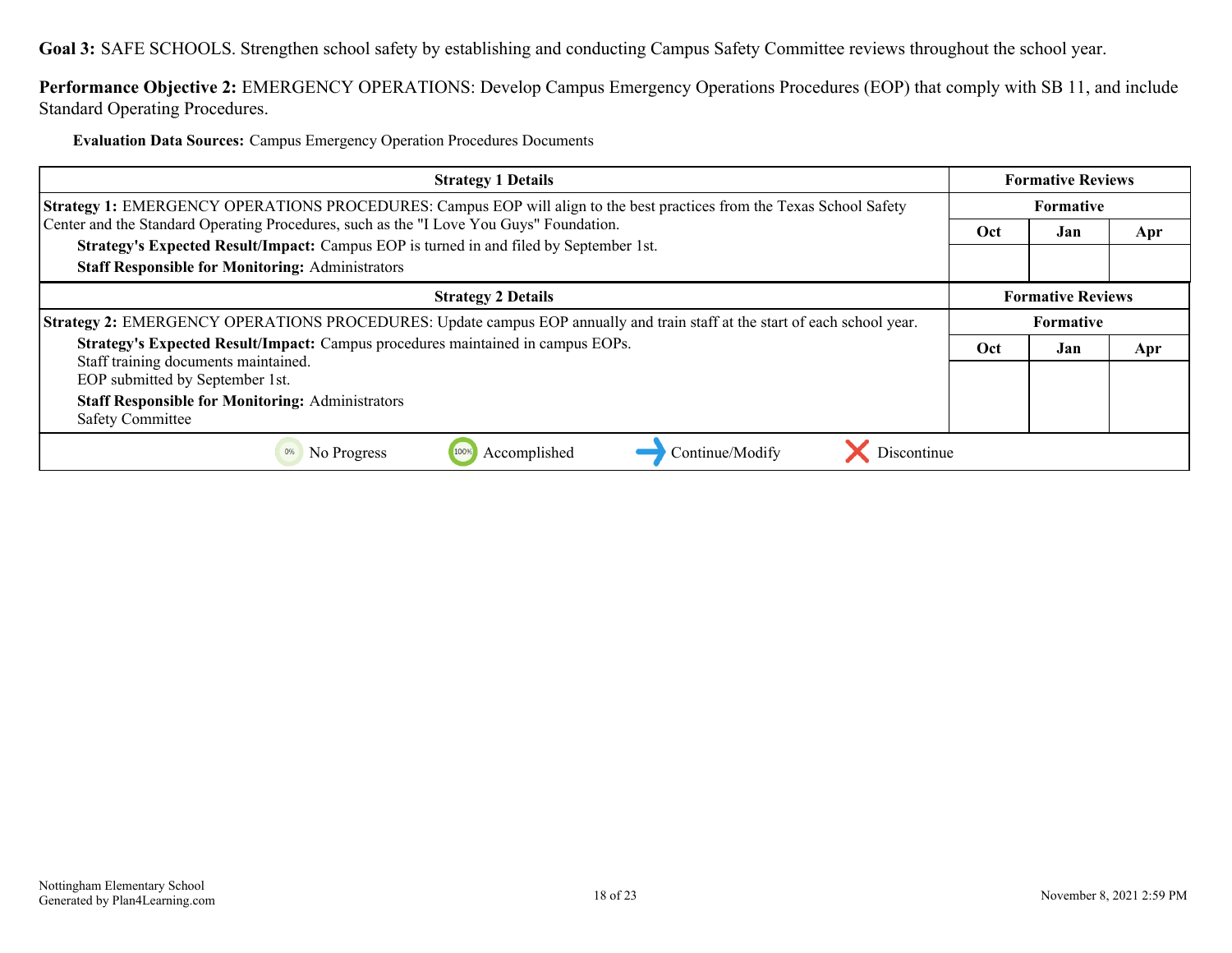<span id="page-18-0"></span>**Goal 4:** FISCAL RESPONSIBILITY. Nottingham Elementary School will ensure efficient and effective fiscal management of resources and operations to maximize learning for all students.

**Performance Objective 1:** FINANCIAL MANAGEMENT: Maintain high quality financial management practices so that financial resources provide the maximum possible support for T-2-4.

**Evaluation Data Sources:** Year-To-Date (YTD) Budget Reports (monthly, quarterly, annually)

| <b>Strategy 1 Details</b>                                                                       | <b>Formative Reviews</b> |           |     |
|-------------------------------------------------------------------------------------------------|--------------------------|-----------|-----|
| Strategy 1: Conduct frequent budget meetings with Administrative Assistant to review and manage |                          | Formative |     |
| money.                                                                                          | Oct                      | Jan       | Apr |
| Strategy's Expected Result/Impact: Error free records.                                          |                          |           |     |
| Documentation of purchases and orders.                                                          |                          |           |     |
| <b>Staff Responsible for Monitoring: Principal</b>                                              |                          |           |     |
| Administrative                                                                                  |                          |           |     |
| Assistant                                                                                       |                          |           |     |
| Title I Schoolwide Elements: 3.1                                                                |                          |           |     |
| Continue/Modify<br>Discontinue<br>Accomplished<br>No Progress                                   |                          |           |     |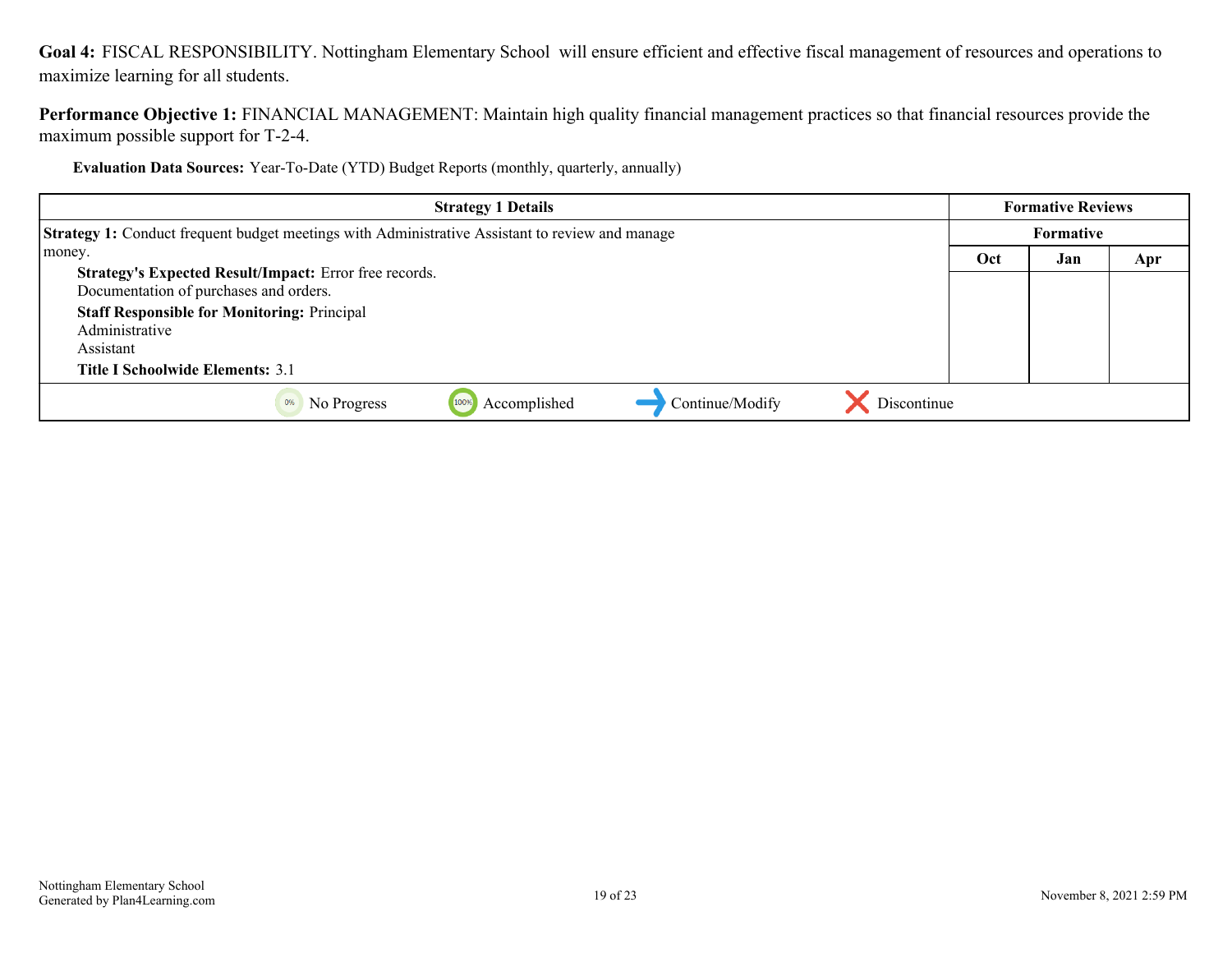### **Campus Funding Summary**

<span id="page-19-0"></span>

| 199 PIC 11 - Instructional Services  |                |                 |                                                               |                                       |                                    |             |
|--------------------------------------|----------------|-----------------|---------------------------------------------------------------|---------------------------------------|------------------------------------|-------------|
| Goal                                 | Objective      | <b>Strategy</b> |                                                               | <b>Resources Needed</b>               | <b>Account Code</b>                |             |
| $\mathbf{1}$                         | $\mathbf{1}$   | -1              | Substitutes                                                   |                                       | \$6,000.00                         |             |
|                                      | $\mathbf{1}$   | 3               | Substitutes - Support Staff                                   |                                       | \$3,185.00                         |             |
|                                      | $\mathbf{1}$   | 4               | Textbooks                                                     |                                       |                                    | \$200.00    |
|                                      |                | $\overline{4}$  |                                                               | Other Contract Maint/Repair           |                                    | \$1,000.00  |
|                                      | $\mathbf{1}$   | $\overline{4}$  |                                                               | <b>Technology Equipment</b>           | Resources and materials            | \$200.00    |
| $\mathbf{1}$                         | $\overline{3}$ | $\mathbf{1}$    |                                                               | Other Supplies                        |                                    | \$25,315.00 |
| $\overline{2}$                       | $\mathbf{1}$   | $\overline{4}$  |                                                               | <b>Student Transportation</b>         |                                    | \$2,000.00  |
| $\overline{2}$                       | $\mathbf{1}$   | $\overline{4}$  |                                                               | Misc. Operating Expenses              |                                    | \$600.00    |
|                                      |                |                 |                                                               |                                       | Sub-Total                          | \$38,500.00 |
|                                      |                |                 |                                                               |                                       | <b>Budgeted Fund Source Amount</b> | \$38,500.00 |
|                                      |                |                 |                                                               |                                       | +/- Difference                     | \$0.00      |
|                                      |                |                 |                                                               | 199 PIC 23 - Special Education        |                                    |             |
| Goal                                 | Objective      | <b>Strategy</b> |                                                               | <b>Resources Needed</b>               | <b>Account Code</b>                | Amount      |
| $\overline{1}$                       | $\mathbf{1}$   |                 | <b>Special Education Supplies</b><br>$\overline{\mathcal{A}}$ |                                       | \$340.00                           |             |
|                                      |                |                 |                                                               |                                       | Sub-Total                          | \$340.00    |
|                                      |                |                 |                                                               |                                       | <b>Budgeted Fund Source Amount</b> | \$340.00    |
|                                      |                |                 |                                                               |                                       | +/- Difference                     | \$0.00      |
|                                      |                |                 |                                                               | 199 PIC 25 - ESL/Bilingual            |                                    |             |
| Goal                                 | Objective      | <b>Strategy</b> |                                                               | <b>Resources Needed</b>               | <b>Account Code</b>                | Amount      |
| $\mathbf{1}$                         |                | $\overline{4}$  |                                                               | Resources, Materials, Supplies        |                                    | \$2,440.00  |
|                                      |                |                 |                                                               |                                       | Sub-Total                          | \$2,440.00  |
|                                      |                |                 |                                                               |                                       | <b>Budgeted Fund Source Amount</b> | \$2,440.00  |
| +/- Difference                       |                |                 |                                                               |                                       | \$0.00                             |             |
| 199 PIC 30 - At Risk School Wide SCE |                |                 |                                                               |                                       |                                    |             |
| Goal                                 | Objective      | <b>Strategy</b> |                                                               | <b>Resources Needed</b>               | <b>Account Code</b>                | Amount      |
| $\mathbf{1}$                         |                | $\overline{3}$  |                                                               | <b>General Supplies and Materials</b> |                                    | \$4,620.00  |
| $\mathbf{1}$                         | $\mathbf{1}$   | $\overline{4}$  |                                                               | <b>Technology Equipment</b>           |                                    | \$1,000.00  |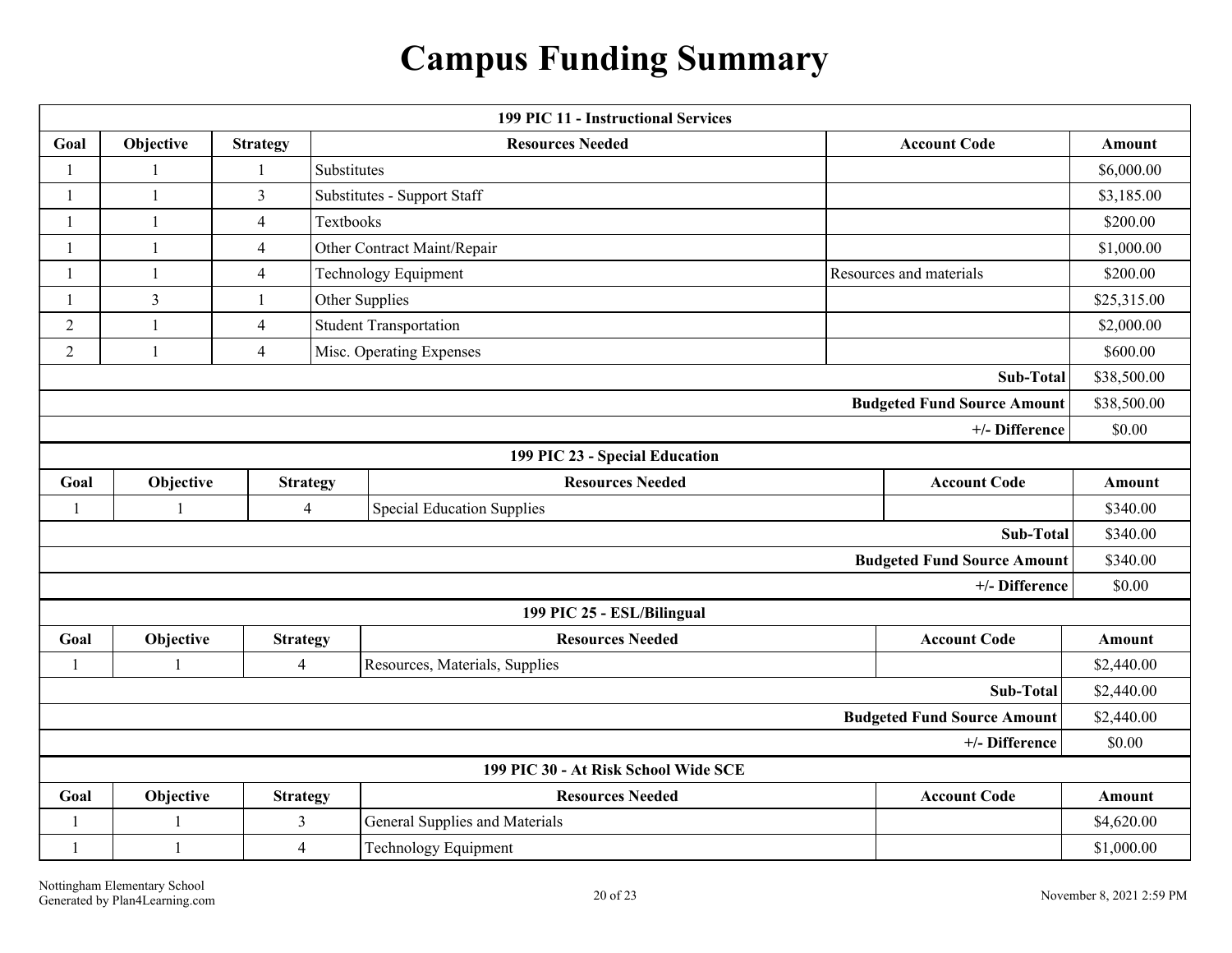| 199 PIC 30 - At Risk School Wide SCE |                |                 |                                                                                                     |                                    |             |
|--------------------------------------|----------------|-----------------|-----------------------------------------------------------------------------------------------------|------------------------------------|-------------|
| Goal                                 | Objective      | <b>Strategy</b> | <b>Resources Needed</b>                                                                             | <b>Account Code</b>                | Amount      |
|                                      |                |                 |                                                                                                     | Sub-Total                          | \$5,620.00  |
| <b>Budgeted Fund Source Amount</b>   |                |                 | \$5,620.00                                                                                          |                                    |             |
|                                      |                |                 |                                                                                                     | +/- Difference                     | \$0.00      |
|                                      |                |                 | 199 PIC 99 - Undistributed                                                                          |                                    |             |
| Goal                                 | Objective      | <b>Strategy</b> | <b>Resources Needed</b>                                                                             | <b>Account Code</b>                | Amount      |
| $\mathbf{1}$                         |                | $\overline{2}$  | Supplies and Materials                                                                              |                                    | \$500.00    |
| $\mathbf{1}$                         | $\overline{2}$ | 1               | <b>Other Reading Materials</b>                                                                      |                                    | \$2,500.00  |
| $\mathbf{1}$                         | $\overline{3}$ | $\mathbf{1}$    | <b>Substitutes Support Staff</b>                                                                    |                                    | \$490.00    |
| $\overline{c}$                       |                | 3               | <b>Supplies Counselor</b>                                                                           |                                    | \$1,000.00  |
| 3                                    | $\overline{1}$ | $\mathbf{1}$    | <b>Clinic Supplies</b>                                                                              |                                    | \$2,000.00  |
|                                      |                |                 |                                                                                                     | Sub-Total                          | \$6,490.00  |
|                                      |                |                 |                                                                                                     | <b>Budgeted Fund Source Amount</b> | \$6,490.00  |
|                                      |                |                 |                                                                                                     | +/- Difference                     | \$0.00      |
|                                      |                |                 | 211 - Title I, Part A                                                                               |                                    |             |
| Goal                                 | Objective      | <b>Strategy</b> | <b>Resources Needed</b>                                                                             | <b>Account Code</b>                | Amount      |
|                                      |                |                 | Supplies & Materials                                                                                |                                    | \$23,745.34 |
| $\mathbf{1}$                         | $\mathbf{1}$   | $\mathbf{1}$    | <b>Substitutes Professional Staff</b>                                                               |                                    | \$500.00    |
| $\overline{1}$                       | $\overline{1}$ | $\mathbf{1}$    | Other Reading Materials                                                                             |                                    | \$4,500.00  |
|                                      | $\overline{1}$ | $\overline{2}$  | Magazines & Periodicals                                                                             |                                    | \$5,155.66  |
| $\overline{1}$                       | $\overline{1}$ | $\overline{2}$  | Other Reading Materials (Parents)                                                                   |                                    | \$1,168.00  |
|                                      | $\overline{1}$ | $\overline{4}$  | <b>Student Transportation</b>                                                                       |                                    | \$2,000.00  |
| 1                                    | $\overline{1}$ | $\overline{4}$  | <b>Student Travel</b>                                                                               |                                    | \$3,000.00  |
| $\overline{1}$                       | $\mathfrak{Z}$ | $\mathbf{1}$    | <b>Technology Equipment</b>                                                                         |                                    | \$2,000.00  |
|                                      | 3              | $\overline{2}$  | Teacher & Professional Salary, Medicare, Employer Contribution, Workers<br>Comp, Teacher Retirement |                                    | \$66,721.00 |
| $\mathbf 1$                          | $\mathfrak{Z}$ | $\mathbf{2}$    | Software                                                                                            |                                    | \$7,600.00  |
| $\mathbf{1}$                         | $\overline{3}$ | $\overline{2}$  | Extra Duty Paraprofessional                                                                         |                                    | \$400.00    |
| Sub-Total                            |                |                 |                                                                                                     | \$116,790.00                       |             |
| <b>Budgeted Fund Source Amount</b>   |                |                 |                                                                                                     | \$116,790.00                       |             |
| +/- Difference                       |                |                 |                                                                                                     |                                    | \$0.00      |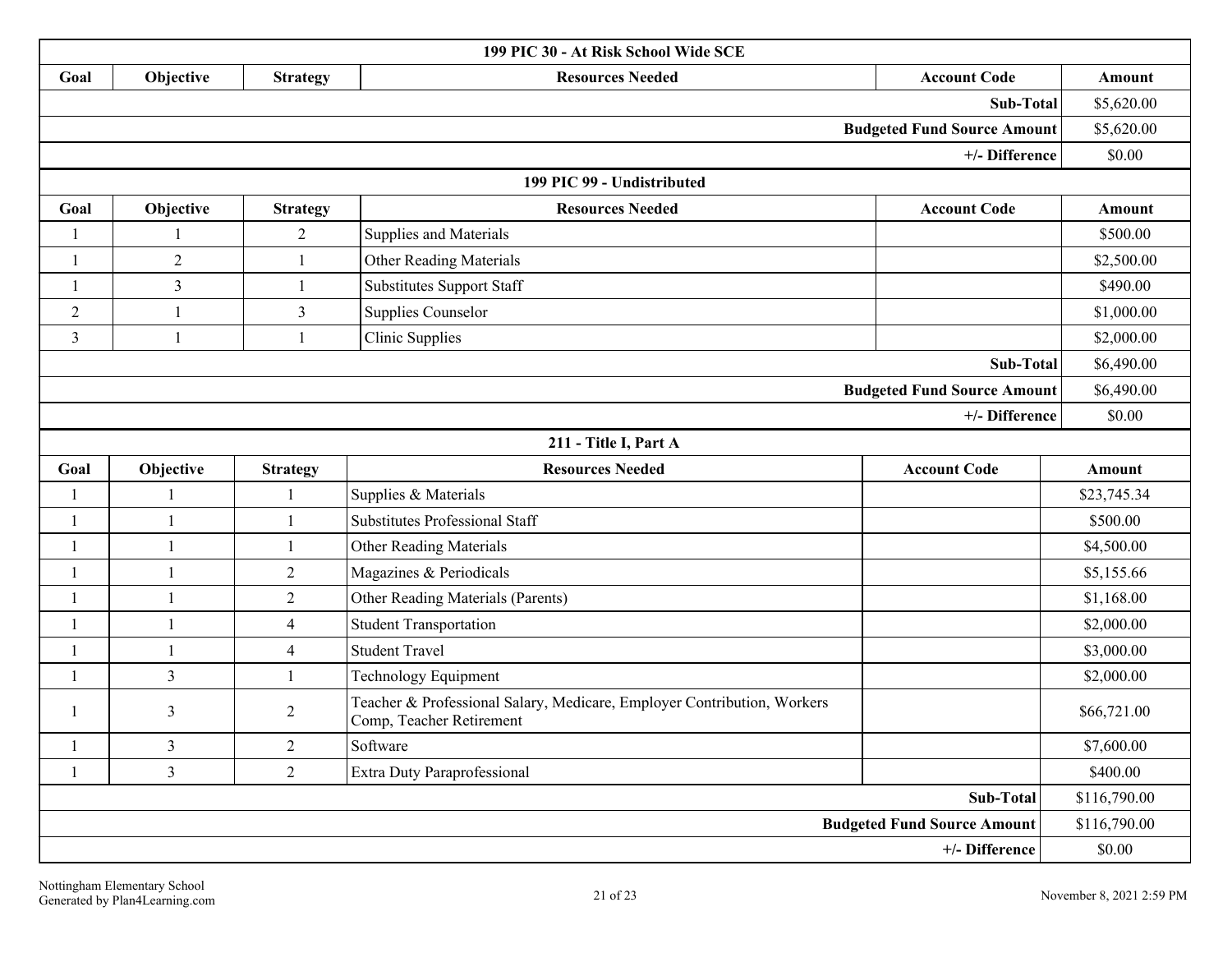| 282 ARP21 (ESSER III Campus Allocations) |                |                 |                                                                  |                     |             |
|------------------------------------------|----------------|-----------------|------------------------------------------------------------------|---------------------|-------------|
| Goal                                     | Objective      | <b>Strategy</b> | <b>Resources Needed</b>                                          | <b>Account Code</b> | Amount      |
|                                          |                |                 | Substitutes for Professional Development                         |                     | \$10,000.00 |
|                                          |                | $\overline{2}$  | Extra Duty Professional Pay - Curriculum Nights                  |                     | \$1,000.00  |
|                                          | $\overline{2}$ |                 | <b>Other Reading Materials</b>                                   |                     | \$12,515.00 |
|                                          | 3              |                 | Supplies and Materials                                           |                     | \$2,700.00  |
|                                          | 3              |                 | Employer Contribution, Worker Comp, Teacher Retirement, Medicare |                     | \$5,485.00  |
|                                          | 3              |                 | Extra Duty Professional Payroll - Tutorials                      |                     | \$30,000.00 |
|                                          | 3              |                 | Misc. Operating Expenses                                         |                     | \$2,000.00  |
| Sub-Total                                |                |                 | \$63,700.00                                                      |                     |             |
| <b>Budgeted Fund Source Amount</b>       |                |                 | \$63,700.00                                                      |                     |             |
| +/- Difference                           |                |                 | \$0.00                                                           |                     |             |
| <b>Grand Total</b>                       |                |                 | \$233,880.00                                                     |                     |             |